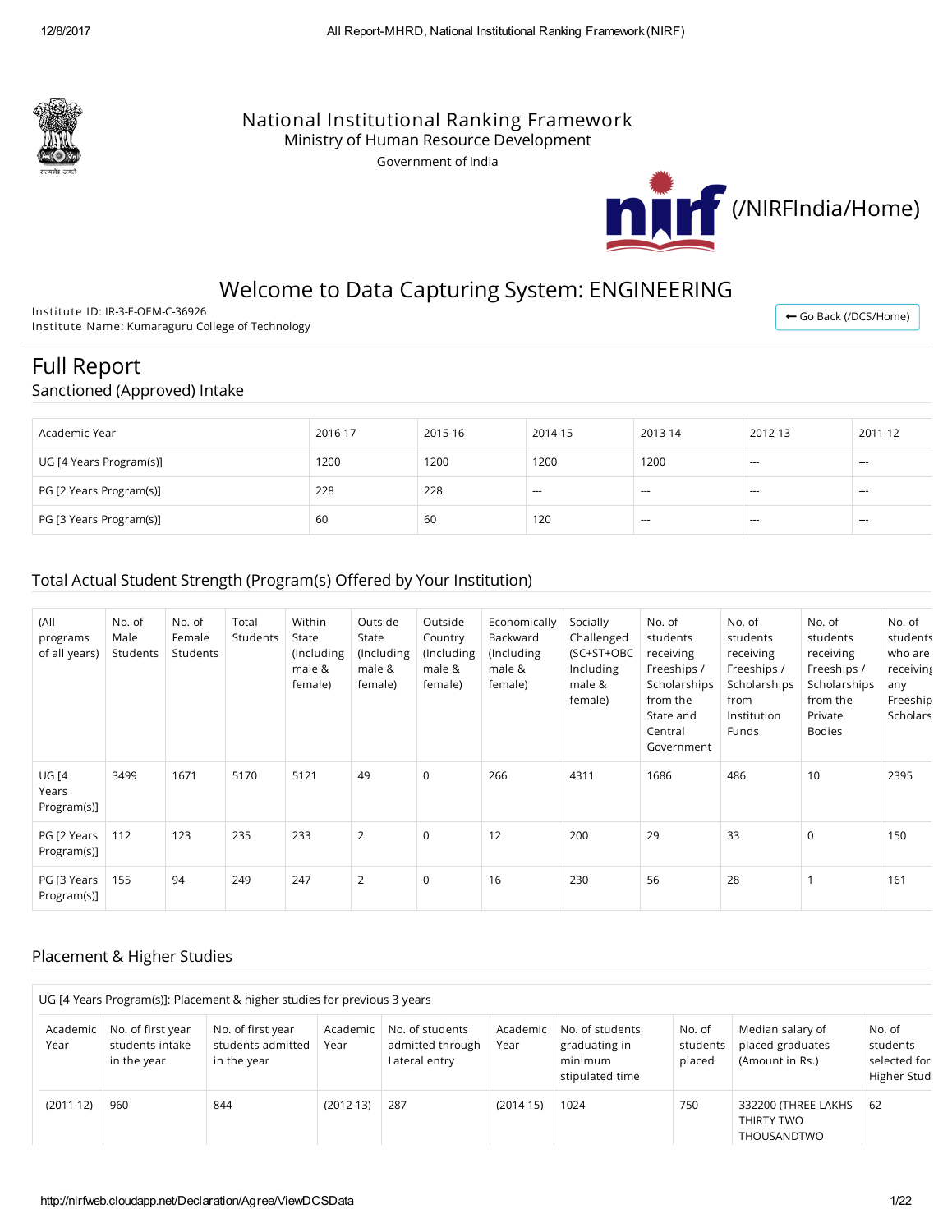|             |      |      |             |     |             |      |     | HUNDRED)                                               |     |
|-------------|------|------|-------------|-----|-------------|------|-----|--------------------------------------------------------|-----|
| $(2012-13)$ | 1087 | 1087 | $(2013-14)$ | 287 | $(2015-16)$ | 1164 | 958 | 380000 (THREE LAKHS<br>EIGHTY THOUSAND)                | 95  |
| $(2013-14)$ | 1200 | 1164 | $(2014-15)$ | 208 | $(2016-17)$ | 1194 | 993 | 375000 (THREE LAKH<br><b>SEVENTY FIVE</b><br>THOUSAND) | 133 |

#### PG [2 Years Program(s)]: Placement & higher studies for previous 3 years

| Academic<br>Year | No. of first year<br>students intake in the<br>year | No. of first year<br>students admitted in<br>the year | Academic<br>Year | No. of students graduating<br>in minimum stipulated time | No. of<br>students<br>placed | Median salary of placed<br>graduates (Amount in Rs.) | No. of students<br>selected for Higher<br><b>Studies</b> |
|------------------|-----------------------------------------------------|-------------------------------------------------------|------------------|----------------------------------------------------------|------------------------------|------------------------------------------------------|----------------------------------------------------------|
| $(2013-14)$      | 237                                                 | 205                                                   | $(2014-15)$      | 197                                                      | 58                           | 354000 (THREE LAKHS<br>FIFTY FOUR THOUSAND)          | 0                                                        |
| $(2014-15)$      | 237                                                 | 207                                                   | $(2015-16)$      | 198                                                      | 23                           | 335000 (THREE LAKH<br>THIRTY FIVE THOUSAND)          | 0                                                        |
| $(2015-16)$      | 228                                                 | 124                                                   | $(2016-17)$      | 117                                                      | 10                           | 220000 (Two Lakhs<br>Twenty Thousand)                | 4                                                        |

#### PG [3 Years Program(s)]: Placement & higher studies for previous 3 years

| Academic<br>Year | No. of first year<br>students intake<br>in the year | No. of first year<br>students admitted<br>in the year | Academic<br>Year | No. of students<br>admitted through<br>Lateral entry | Academic<br>Year | No. of students<br>graduating in<br>minimum stipulated<br>time | No. of<br>students<br>placed | Median salary of<br>placed graduates<br>(Amount in Rs.) | No. of studer<br>selected for<br>Higher Studi |
|------------------|-----------------------------------------------------|-------------------------------------------------------|------------------|------------------------------------------------------|------------------|----------------------------------------------------------------|------------------------------|---------------------------------------------------------|-----------------------------------------------|
| $(2012-13)$      | 120                                                 | 106                                                   | $(2013-14)$      | 25                                                   | $(2014-15)$      | 122                                                            | 61                           | 354000 (HREE<br>LAKHS FIFTY FOUR<br>THOUSAND)           | 8                                             |
| $(2013-14)$      | 120                                                 | 91                                                    | $(2014-15)$      | 55                                                   | $(2015-16)$      | 139                                                            | 52                           | 335000 (Three<br>Lakhs Thirty Five<br>Thousand)         | $\mathbf 0$                                   |
| $(2014-15)$      | 120                                                 | 55                                                    | $(2015-16)$      | 85                                                   | $(2016-17)$      | 102                                                            | 54                           | 382000 (Three<br>Lakhs Eighty two<br>thousand)          |                                               |

### Ph.D Student Details

| Ph.D (Student pursuing doctoral program till 2016-17; Students admitted in the academic year 2017-18 should no be entered here). |  |  |  |  |  |  |
|----------------------------------------------------------------------------------------------------------------------------------|--|--|--|--|--|--|
| <b>Total Students</b>                                                                                                            |  |  |  |  |  |  |
| Full Time                                                                                                                        |  |  |  |  |  |  |
| Part Time<br>80                                                                                                                  |  |  |  |  |  |  |
|                                                                                                                                  |  |  |  |  |  |  |

# No. of Ph.D students graduated (including Integrated Ph.D) 2016-17 2015-16 2014-15 Full Time  $\begin{array}{c|c} \text{O} & \text{O} & \text{O} \end{array}$ Part Time 2 1 1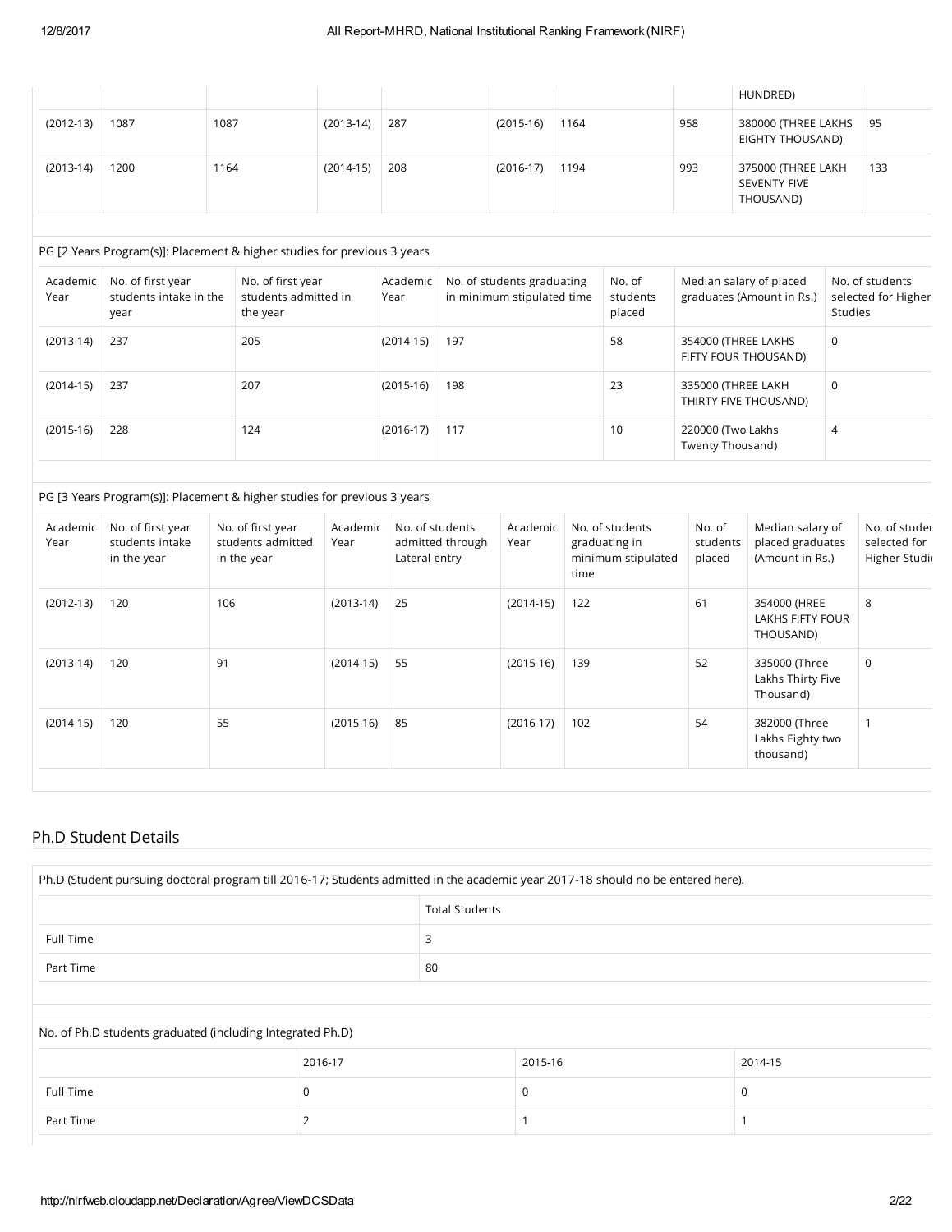### Financial Resources: Utilised Amount for the Capital & Operational expenditure for previous 3 years

| Financial Year                                                                                                                                      | 2016-17                                                                                                     | 2015-16                                                                                                       | 2014-15                                                                                     |
|-----------------------------------------------------------------------------------------------------------------------------------------------------|-------------------------------------------------------------------------------------------------------------|---------------------------------------------------------------------------------------------------------------|---------------------------------------------------------------------------------------------|
|                                                                                                                                                     | Utilised Amount                                                                                             | Utilised Amount                                                                                               | <b>Utilised Amount</b>                                                                      |
| Annual Capital Expenditure on Academic Activities and Resources (excluding expenditure on buildings)                                                |                                                                                                             |                                                                                                               |                                                                                             |
|                                                                                                                                                     |                                                                                                             |                                                                                                               |                                                                                             |
| Library                                                                                                                                             | 2315254 (Twenty three lakhs<br>Fifteen thousand two hundred<br>and fifty four )                             | 1994494 (Nineteen lakhs ninty<br>four thousand four hundrd and<br>ninety four)                                | 1830407 (Eighteen lakhs thirt<br>thousand four hundred and<br>seven)                        |
| New Equipment for Laboratories                                                                                                                      | 67887125 (Six crores seventy<br>eight lakhs eighty seven<br>thousand one hundred and<br>twenty five)        | 52919388 (Five crores twenty<br>nine lakhs ninteen thousand<br>three hundred and eighty eight)                | 66254385 (Six crores sixty tw<br>lakhs fifty four thousand thre<br>hundred and eighty five) |
| <b>Engineering Workshops</b>                                                                                                                        | 15177367 (One crores fifty one<br>lakhs seventy seven thousand<br>three hundred and sixty seven)            | 3822547 (Thirty eight lakhs<br>twenty two thousand five<br>hundred and forty seven)                           | 2081966 (Twenty lakhs eight)<br>one thousand nine hundred<br>sixty six)                     |
| Studios                                                                                                                                             | 1500892 (Fifteen lakhs eight<br>hundred and ninety two)                                                     | 982000 (Nine Lakhs eighty two<br>thousand)                                                                    | 1871000 (Eighteen lakhs seve<br>one thousand)                                               |
| Other expenditure on creation of Capital Assets (excluding<br>expenditure on Land and Building)                                                     | 9112443 (Ninety one lakhs<br>twelve thousand four hundred<br>and forty three)                               | 32766290 (Three crores twenty<br>seven lakhs sixty six thousand<br>two hundred and ninety)                    | 8312254 (Eighty three lakhs<br>twelve thousand two hundre<br>and fifty four)                |
| Annual Operational Expenditure                                                                                                                      |                                                                                                             |                                                                                                               |                                                                                             |
| Salaries (Teaching and Non Teaching staff)                                                                                                          | 317626249 (Thiry one crores<br>seventy six lakhs twenty six<br>thousand two hundred and forty<br>nine)      | 244769378 (Twenty four crores<br>forty seven lakhs sixty nine<br>thousand three hundred and<br>seventy eight) | 220909865 (Twenty two crore<br>nine lakhs nine thousand eig<br>hundred and sixty five)      |
| Maintenance of Academic Infrastructure or consumables, other<br>running expenditures etc. (excluding maintenance of hostels and<br>allied services) | 197598868 (Nineteen crores<br>seventy five lakhs ninety eight<br>thousand eight hundred and<br>sixty eight) | 174596965 (Seventeen crores<br>forty fifty lakhs ninety six<br>thousand nine hundred and<br>sixty five)       | 159252264 (Fifteen crores niı<br>two lakhs fifty two thousand<br>hundred and sixty four)    |
| Seminars/Conferences/Workshops                                                                                                                      | 2261459 (Twenty two lakhs sixty<br>one thousand four hundred and<br>fifty nine)                             | 1402107 (Fourteen Lakhs two<br>thousand one hundred and<br>seven)                                             | 2084070 (Twenty lakhs eight)<br>four thousand and seventy)                                  |

### Earning From Patents(IPR)

| Financial Year                          | 2016-17          | 2015-16 | 2014-15 |
|-----------------------------------------|------------------|---------|---------|
| Earning From Patents (Amount in Rupees) | 3100000          |         |         |
| Enter Amount in Words                   | Thirty One Lakhs | zero    | zero    |

### Sponsored Research Details

| Financial Year                  | 2016-17 | 2015-16 | 2014-15 |
|---------------------------------|---------|---------|---------|
| Total no. of Sponsored Projects | 125     |         |         |
|                                 |         |         |         |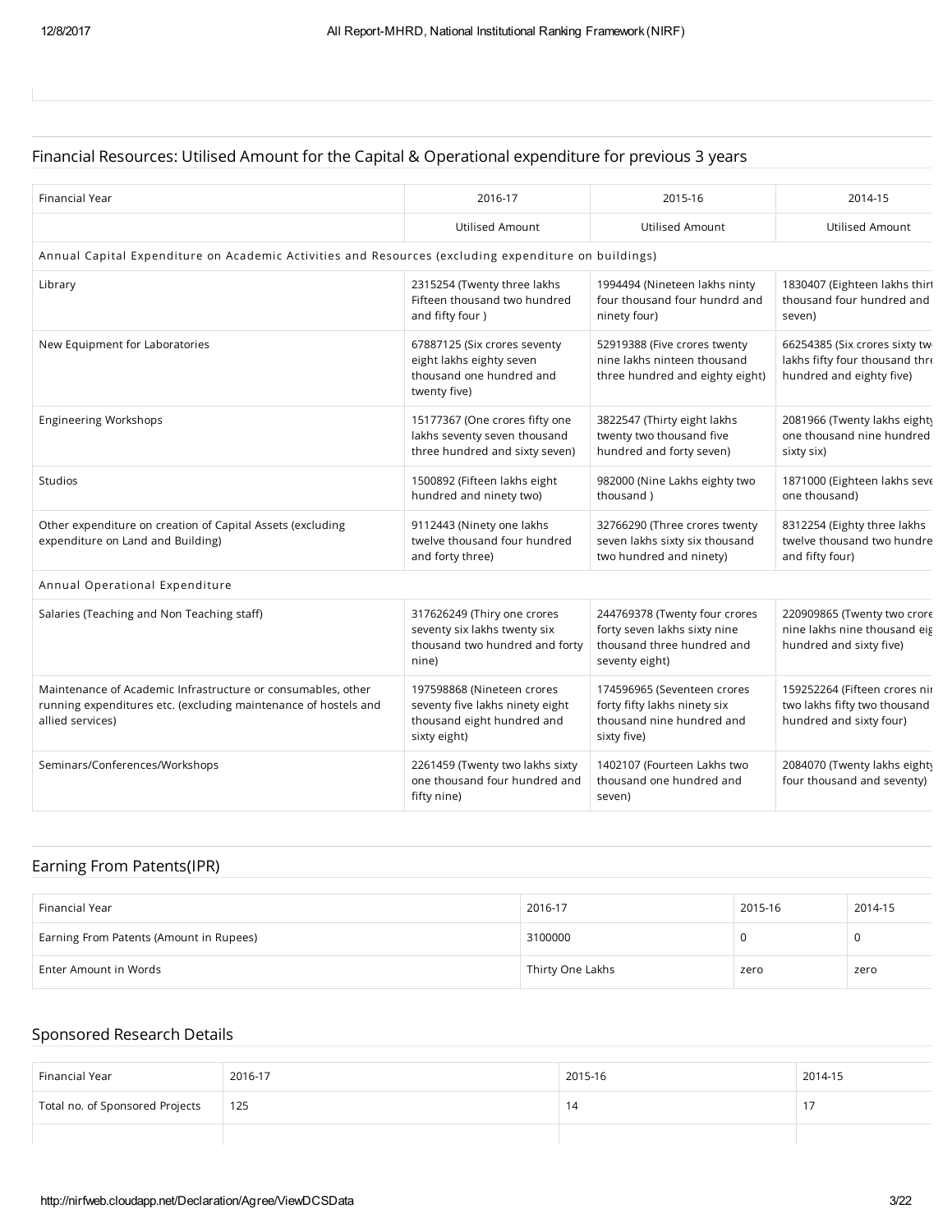| Total no. of Funding Agencies                      | 14                                                                               |                                                          |                                        |
|----------------------------------------------------|----------------------------------------------------------------------------------|----------------------------------------------------------|----------------------------------------|
| <b>Total Amount Received (Amount</b><br>in Rupees) | 32855142                                                                         | 5386200                                                  | 2259000                                |
| Amount Received in Words                           | Three crores twenty eight lakhs fifty five thousand one<br>hundred and forty two | Fifty three lakhs eighty six thousand and<br>two hundred | Twenty two lakhs fifty nir<br>thousand |

### Consultancy Project Details

| Financial Year                                     | 2016-17                                                                           | 2015-16                                                                        | 2014-15                                                         |
|----------------------------------------------------|-----------------------------------------------------------------------------------|--------------------------------------------------------------------------------|-----------------------------------------------------------------|
| Total no. of Consultancy<br>Projects               | 419                                                                               | 131                                                                            | 98                                                              |
| Total no. of Client<br>Organizations               | 208                                                                               | 111                                                                            | 92                                                              |
| <b>Total Amount Received</b><br>(Amount in Rupees) | 18881799                                                                          | 12976664                                                                       | 5679530                                                         |
| Amount Received in Words                           | One Crore eighty eight lakhs eighty one thousand<br>seven hundred and ninety nine | One Crore twenty nine lakhs seventy six<br>thousand six hundred and sixty four | Fifty six lakhs seventy nine thousar<br>five hundred and thirty |

### PCS Facilties: Facilities of physically challenged students

| 1. Do your institution buildings have Lifts/Ramps?                                                                                                        | Yes, in all the<br>buildings |
|-----------------------------------------------------------------------------------------------------------------------------------------------------------|------------------------------|
| 2. Do your institution have provision for walking aids, includingwheelchairs and transportation from one building to another for handicapped<br>students? | Yes, in all the<br>buildings |
| 3. Do your institution buildings have specially designed toilets for handicapped students?                                                                | Yes, in all the<br>buildings |

### Faculty Details

| Srno           | Name                 | Age | Designation         | Gender | Qualification | Experience<br>(In Months) | ls<br>Associated<br>Last Year | Currently<br>working with<br>institution? | Joining<br>Date     | Leaving<br>Date          | Associa<br>type |
|----------------|----------------------|-----|---------------------|--------|---------------|---------------------------|-------------------------------|-------------------------------------------|---------------------|--------------------------|-----------------|
|                | <b>ABIRAMI V</b>     | 36  | Assistant Professor | Female | M. Phil       | 135                       | Yes                           | Yes                                       | $28 - 02 -$<br>2011 | $\hspace{0.05cm} \cdots$ | Regula          |
| 2              | AEZHISAI VALLAVI M S | 34  | Assistant Professor | Female | M.E.          | 128                       | Yes                           | No                                        | $11 - 06 -$<br>2007 | $16 - 05 -$<br>2017      | Regula          |
| 3              | AIAY V P             | 31  | Assistant Professor | Male   | M.E.          | 86                        | Yes                           | Yes                                       | $18 - 01 -$<br>2017 | $\hspace{0.05cm} \cdots$ | Regula          |
| $\overline{4}$ | <b>AKILA K</b>       | 38  | Assistant Professor | Female | Ph.D          | 147                       | Yes                           | Yes                                       | $02 - 01 -$<br>2006 | $\hspace{0.05cm} \cdots$ | Regula          |
| 5              | ALAGUMEENAAKSHI M    | 42  | Assistant Professor | Female | Ph.D          | 194                       | Yes                           | Yes                                       | $15 - 06 -$<br>2005 | $\hspace{0.05cm} \cdots$ | Regula          |
| 6              | <b>ALAMELU M</b>     | 36  | Assistant Professor | Female | Ph.D          | 142                       | Yes                           | Yes                                       | $22 - 06 -$         | $\overline{\phantom{a}}$ | Regula          |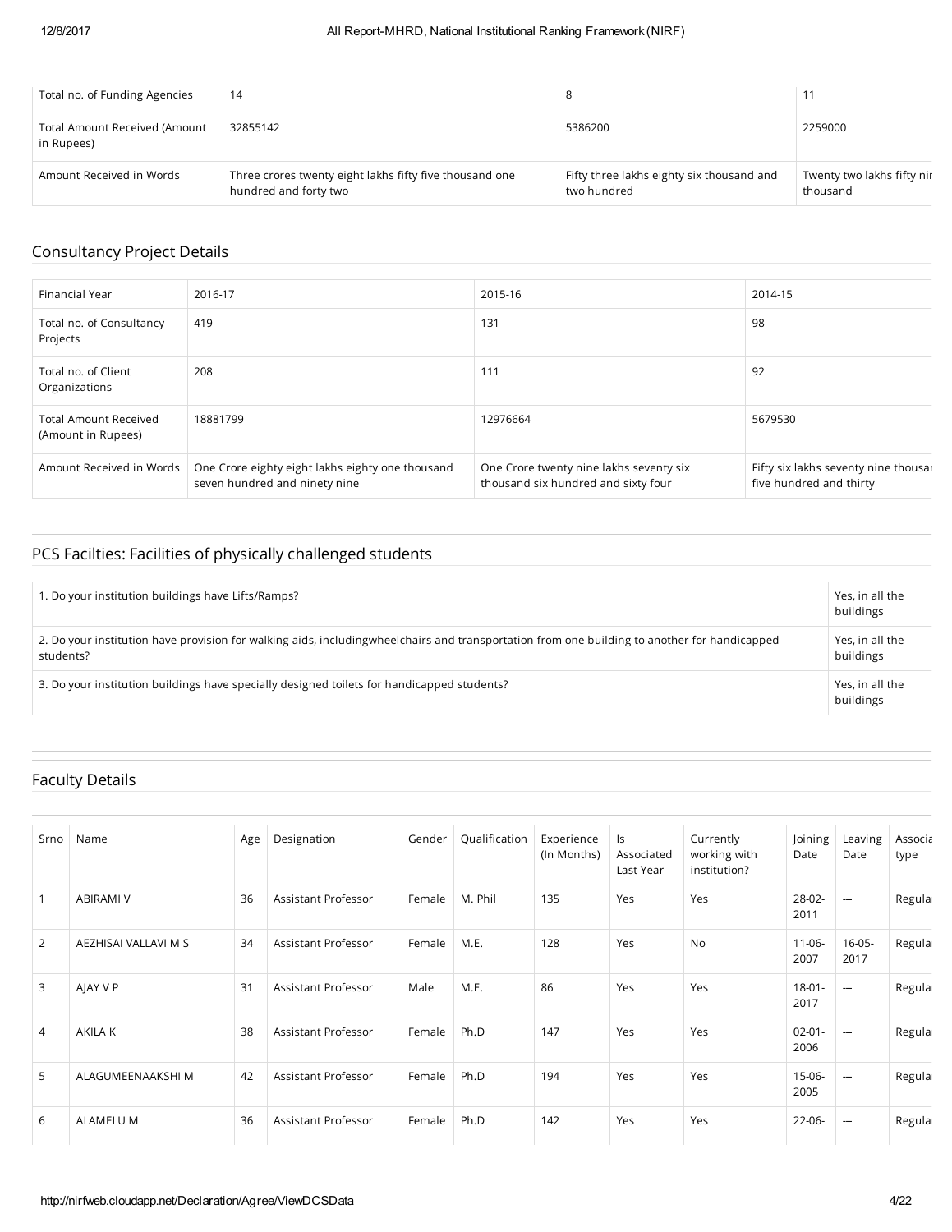|    |                         |    |                     |        |           |     |     |     | 2015                |                          |        |
|----|-------------------------|----|---------------------|--------|-----------|-----|-----|-----|---------------------|--------------------------|--------|
| 7  | ALBERT PREMKUMER V      | 53 | Other               | Male   | Ph.D      | 290 | Yes | Yes | $11 - 08 -$<br>2004 | <u></u>                  | Regula |
| 8  | ALLIN JOE D             | 27 | Assistant Professor | Male   | M.E.      | 51  | Yes | Yes | $22 - 07 -$<br>2013 | ---                      | Regula |
| 9  | AMALA JAYANTHI M        | 29 | Assistant Professor | Female | M. Phil   | 72  | Yes | Yes | 06-08-<br>2012      | ---                      | Regula |
| 10 | AMIRTHA GOWRI G         | 49 | Associate Professor | Female | Ph.D      | 337 | Yes | No  | $02-06-$<br>1999    | $07-11-$<br>2016         | Regula |
| 11 | AMSAVENI A              | 40 | Associate Professor | Female | Ph.D      | 217 | Yes | Yes | $02 - 06 -$<br>2003 | ---                      | Regula |
| 12 | ANAND RAMANI            | 46 | Professor           | Male   | Ph.D      | 244 | Yes | No  | $01 - 06 -$<br>2016 | $30 - 11 -$<br>2016      | Regula |
| 13 | ANAND T                 | 25 | Assistant Professor | Male   | M.E.      | 16  | Yes | Yes | $02-06-$<br>2016    | ---                      | Regula |
| 14 | ANANDHIT                | 43 | Assistant Professor | Female | M.E.      | 214 | No  | No  | 15-06-<br>2013      | 25-06-<br>2016           | Regula |
| 15 | <b>ANANTH K R</b>       | 55 | Assistant Professor | Male   | M.Tech    | 399 | No  | Yes | 19-07-<br>2017      | ---                      | Regula |
| 16 | ANBHUVIZHI R            | 33 | Assistant Professor | Female | M. Phil   | 105 | Yes | Yes | $11-03-$<br>2011    | $\sim$                   | Regula |
| 17 | ANDREW PON ABRAHAM J D  | 35 | Assistant Professor | Male   | M.E.      | 112 | Yes | Yes | $10 - 01 -$<br>2013 | ---                      | Regula |
| 18 | ANITA S                 | 35 | Assistant Professor | Female | M.E.      | 85  | Yes | Yes | $22-06-$<br>2015    | $\sim$                   | Regula |
| 19 | ANITH PREM MALARAVAN M  | 37 | Assistant Professor | Male   | M. Phil   | 141 | Yes | Yes | 04-09-<br>2006      | ---                      | Regula |
| 20 | <b>ANITHAN</b>          | 31 | Assistant Professor | Female | M. Phil   | 61  | Yes | Yes | 23-06-<br>2017      | $\sim$                   | Regula |
| 21 | <b>ANUSH P</b>          | 32 | Assistant Professor | Male   | M.E.      | 52  | Yes | Yes | 03-06-<br>2013      | $\sim$                   | Regula |
| 22 | ANUSHA K                | 37 | Assistant Professor | Female | M.E.      | 63  | Yes | Yes | 15-06-<br>2013      | ---                      | Regula |
| 23 | ANUSHREE G              | 33 | Assistant Professor | Female | M.E.      | 99  | Yes | Yes | 15-06-<br>2013      | --                       | Regula |
| 24 | ARANGANAYAGAM K R       | 33 | Assistant Professor | Male   | Ph.D      | 78  | Yes | Yes | 02-03-<br>2011      | --                       | Regula |
| 25 | ARIHARASUDHAN S         | 34 | Assistant Professor | Male   | M.Tech    | 122 | Yes | Yes | $11-05-$<br>2011    | --                       | Regula |
| 26 | ARIVUOLI D              | 42 | Assistant Professor | Female | M. Phil   | 200 | Yes | Yes | 05-08-<br>2009      | --                       | Regula |
| 27 | AROKIA LAWRENCE VIJAY B | 37 | Assistant Professor | Male   | M. Phil   | 159 | Yes | Yes | $01 - 08 -$<br>2006 | $\overline{\phantom{a}}$ | Regula |
| 28 | ARUL A R                | 37 | Assistant Professor | Male   | M.Sc(Phy) | 134 | Yes | Yes | $01 - 08 -$<br>2006 | --                       | Regula |
| 29 | ARUL H                  | 29 | Assistant Professor | Male   | Ph.D      | 16  | Yes | Yes | $01 - 06 -$<br>2016 | --                       | Regula |
|    |                         |    |                     |        |           |     |     |     |                     |                          |        |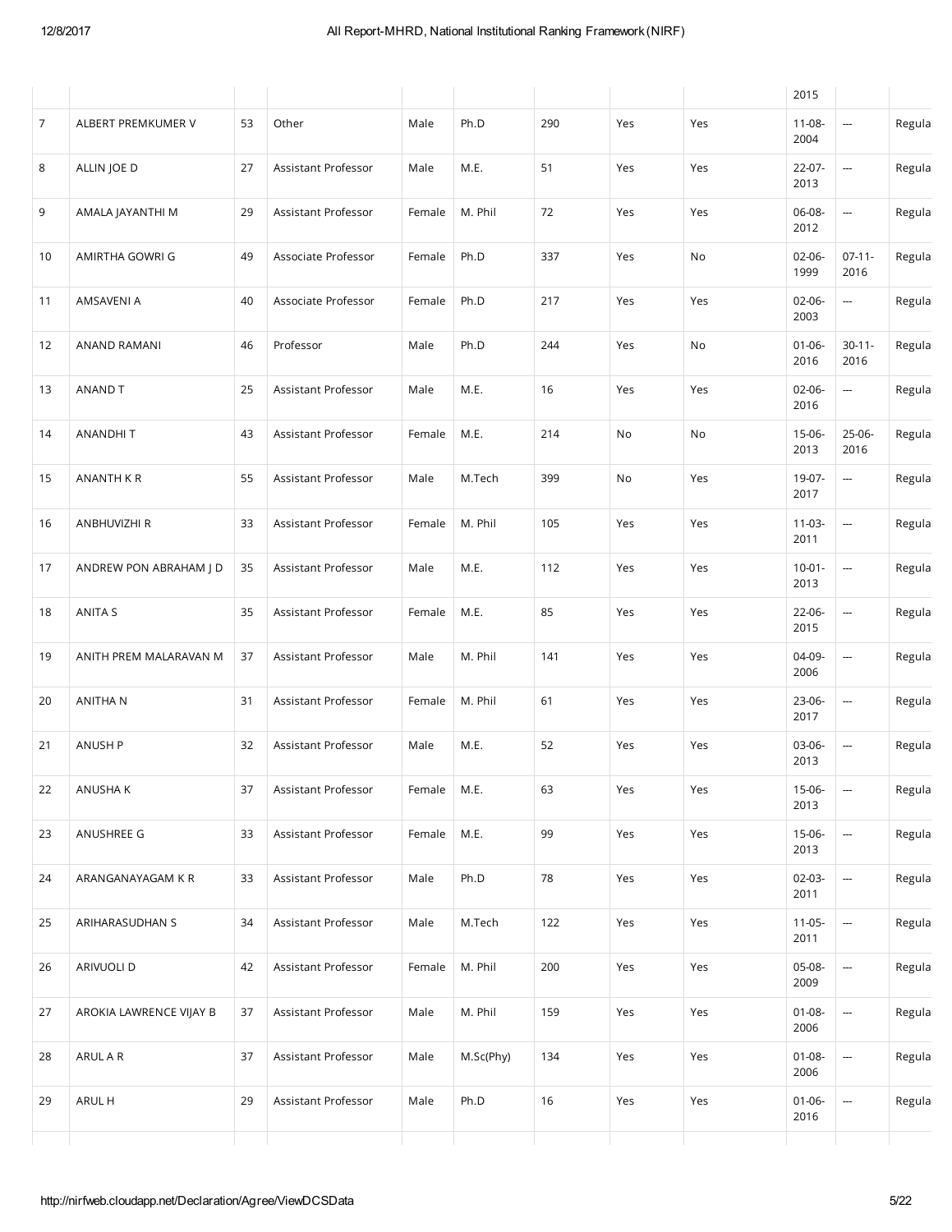| 30 | ARUL PRAKASH R        | 29 | Assistant Professor | Male   | M.E.    | 76             | Yes | Yes | 27-06-<br>2011      | $\hspace{0.05cm} \cdots$                   | Regula |
|----|-----------------------|----|---------------------|--------|---------|----------------|-----|-----|---------------------|--------------------------------------------|--------|
| 31 | ARUN A P              | 31 | Assistant Professor | Male   | Ph.D    | 104            | Yes | Yes | $16 - 05 -$<br>2011 | --                                         | Regula |
| 32 | ARUN B                | 27 | Assistant Professor | Male   | M.E.    | 45             | Yes | Yes | 28-06-<br>2017      | $\overline{\phantom{a}}$                   | Regula |
| 33 | ARUN K K              | 40 | Assistant Professor | Male   | M.Tech  | 177            | Yes | Yes | $11-06-$<br>2007    | --                                         | Regula |
| 34 | ARUN KUMAR R          | 32 | Assistant Professor | Male   | M.E.    | 108            | Yes | Yes | 22-06-<br>2009      | $\frac{1}{2}$                              | Regula |
| 35 | ARUN KUMAR S          | 26 | Assistant Professor | Male   | M.Tech  | 16             | Yes | Yes | 18-07-<br>2016      | --                                         | Regula |
| 36 | ARUNA DEVI S          | 34 | Assistant Professor | Female | M. Phil | 106            | Yes | Yes | 22-06-<br>2015      | $\overline{\phantom{a}}$                   | Regula |
| 37 | ARUNACHALAM T         | 54 | Professor           | Male   | Ph.D    | 279            | Yes | Yes | $11-07-$<br>1994    | --                                         | Regula |
| 38 | ARUNKUMAR S           | 25 | Assistant Professor | Male   | M.E.    | 27             | Yes | Yes | 06-07-<br>2015      | --                                         | Regula |
| 39 | ARUNRAJ A             | 32 | Assistant Professor | Male   | M.Tech  | 111            | Yes | Yes | 19-08-<br>2009      | --                                         | Regula |
| 40 | ARVIND SINGH R        | 46 | Professor           | Male   | Ph.D    | 178            | Yes | Yes | 05-06-<br>2017      |                                            | Regula |
| 41 | ASHOKKUMAR R          | 34 | Assistant Professor | Male   | Ph.D    | 65             | Yes | Yes | 13-06-<br>2016      | --                                         | Regula |
| 42 | ASHWINI A METRI       | 30 | Assistant Professor | Female | M.Tech  | 15             | Yes | Yes | 16-08-<br>2016      | $\overline{\phantom{a}}$                   | Regula |
| 43 | <b>ASWINI D</b>       | 28 | Assistant Professor | Female | M.E.    | 64             | Yes | Yes | $01 - 06 -$<br>2012 | --                                         | Regula |
| 44 | ATHAPPAN V            | 40 | Assistant Professor | Male   | M.Tech  | 181            | Yes | Yes | 08-06-<br>2009      | --                                         | Regula |
| 45 | AYYAPPAN P R          | 40 | Assistant Professor | Male   | M.E.    | 182            | Yes | Yes | $01-07-$<br>2009    | $\overline{\phantom{a}}$                   | Regula |
| 46 | <b>BABU PRASAD M</b>  | 46 | Assistant Professor | Male   | M.E.    | 285            | Yes | Yes | $01-07-$<br>2014    | --                                         | Regula |
| 47 | <b>BALA MURUGAN M</b> | 28 | Assistant Professor | Male   | M.E.    | 50             | Yes | Yes | 22-07-<br>2013      | $\frac{1}{2} \left( \frac{1}{2} \right)^2$ | Regula |
| 48 | <b>BALAJI K</b>       | 25 | Assistant Professor | Male   | M.E.    | $\overline{2}$ | Yes | Yes | 05-09-<br>2017      | $\overline{\phantom{a}}$                   | Regula |
| 49 | BALAJI M              | 40 | Associate Professor | Male   | Ph.D    | 201            | Yes | Yes | $11-06-$<br>2007    | $\overline{\phantom{a}}$                   | Regula |
| 50 | <b>BALAJI S</b>       | 29 | Assistant Professor | Male   | M.E.    | 75             | Yes | Yes | $01-07-$<br>2011    | $\frac{1}{2} \left( \frac{1}{2} \right)^2$ | Regula |
| 51 | <b>BALAJI V R</b>     | 31 | Assistant Professor | Male   | M.E.    | 87             | Yes | Yes | $01-07-$<br>2013    | ---                                        | Regula |
| 52 | <b>BALAMURUGAN R</b>  | 47 | Assistant Professor | Male   | Ph.D    | 261            | Yes | Yes | $29-10-$<br>2003    | $\overline{\phantom{a}}$                   | Regula |
| 53 | BALASUBRAMANIAN S     | 54 | Associate Professor | Male   | Ph.D    | 350            | Yes | Yes | 03-05-<br>2017      | $\overline{\phantom{a}}$                   | Regula |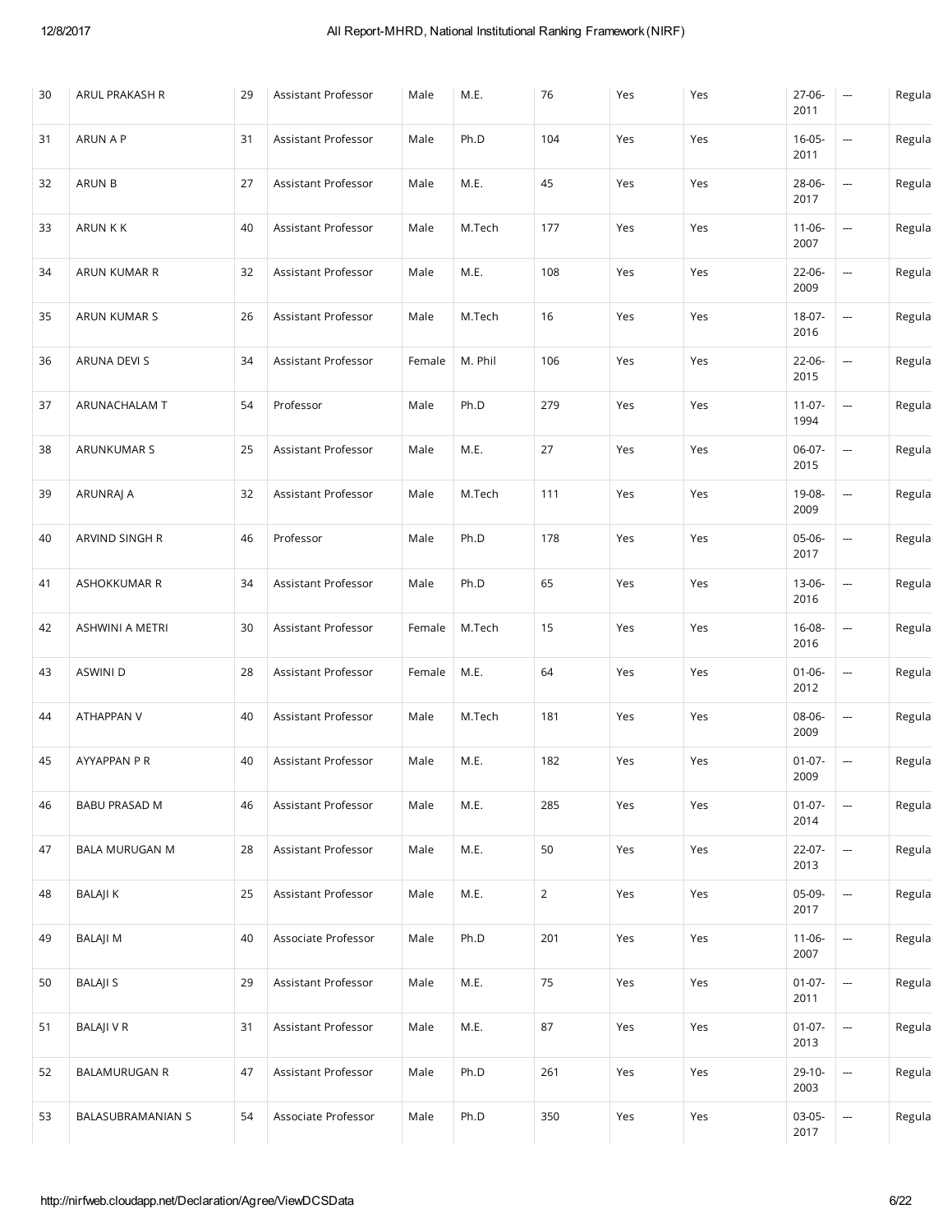| 54 | <b>BARANIDHARAN S</b>   | 31 | Assistant Professor | Male   | Ph.D    | 77  | No  | Yes | 17-07-<br>2017      | <b></b>                                    | Regula |
|----|-------------------------|----|---------------------|--------|---------|-----|-----|-----|---------------------|--------------------------------------------|--------|
| 55 | <b>BASKAR R</b>         | 50 | Associate Professor | Male   | Ph.D    | 256 | Yes | Yes | $01 - 06 -$<br>2006 | <b></b>                                    | Regula |
| 56 | <b>BASKARAN K R</b>     | 49 | Associate Professor | Male   | Ph.D    | 325 | Yes | Yes | $10 - 06 -$<br>1998 | ÷,                                         | Regula |
| 57 | <b>BETTY P</b>          | 31 | Assistant Professor | Female | M.E.    | 88  | Yes | Yes | 18-04-<br>2011      | $\overline{\phantom{a}}$                   | Regula |
| 58 | BHAARATHI DHURAI        | 48 | Professor           | Female | Ph.D    | 307 | Yes | Yes | 18-03-<br>1996      | <b></b>                                    | Regula |
| 59 | <b>BHANUREKHAV</b>      | 44 | Associate Professor | Female | Ph.D    | 232 | Yes | Yes | $01-07-$<br>1999    | <b></b>                                    | Regula |
| 60 | <b>BHARATHIM</b>        | 42 | Professor           | Female | Ph.D    | 221 | Yes | Yes | 13-08-<br>2014      | $\overline{\phantom{a}}$                   | Regula |
| 61 | <b>BHARATHI PRIYA C</b> | 36 | Assistant Professor | Female | M.E.    | 151 | Yes | Yes | 18-07-<br>2016      | <b></b>                                    | Regula |
| 62 | <b>BHASKAR S</b>        | 53 | Associate Professor | Male   | M.E.    | 326 | Yes | Yes | $10 - 06 -$<br>1991 | $\hspace{0.05cm}\ldots$                    | Regula |
| 63 | <b>BOOPATHY S</b>       | 26 | Assistant Professor | Male   | M.E.    | 28  | Yes | No  | $01 - 06 -$<br>2016 | 25-05-<br>2017                             | Regula |
| 64 | CHANDRAKALA D           | 48 | Professor           | Female | Ph.D    | 327 | Yes | Yes | $01-03-$<br>2001    | $\overline{\phantom{a}}$                   | Regula |
| 65 | CHANDRAKUMAR S          | 48 | Assistant Professor | Male   | MFA     | 245 | Yes | Yes | $14-07-$<br>1999    | $\overline{\phantom{a}}$                   | Regula |
| 66 | CHANDRASEKARAN P        | 40 | Assistant Professor | Male   | M.Tech  | 161 | Yes | Yes | 23-06-<br>2008      | $\overline{\phantom{a}}$                   | Regula |
| 67 | CHANDRU S M             | 28 | Assistant Professor | Male   | M.E.    | 48  | Yes | Yes | 06-04-<br>2015      | $\overline{\phantom{a}}$                   | Regula |
| 68 | CYNTHIA J               | 44 | Associate Professor | Female | Ph.D    | 256 | Yes | Yes | $15-07-$<br>2002    | $\hspace{0.05cm} \cdots$                   | Regula |
| 69 | DANIEL S                | 56 | Assistant Professor | Male   | Ph.D    | 359 | Yes | Yes | 03-06-<br>2013      | $\overline{\phantom{a}}$                   | Regula |
| 70 | DARSHAN KUMAR J         | 33 | Assistant Professor | Male   | M.Tech  | 91  | Yes | Yes | $03-11-$<br>2010    | $\overline{\phantom{a}}$                   | Regula |
| 71 | DARWIN R                | 34 | Assistant Professor | Male   | M.E.    | 99  | Yes | Yes | 08-06-<br>2009      | $\overline{\phantom{a}}$                   | Regula |
| 72 | DAVID S                 | 28 | Assistant Professor | Male   | M.E.    | 52  | Yes | Yes | 21-08-<br>2015      | $\overline{\phantom{a}}$                   | Regula |
| 73 | DEVADOSS K              | 61 | Professor           | Male   | Ph.D    | 394 | Yes | Yes | $19 - 11 -$<br>1984 | $\overline{a}$                             | Regula |
| 74 | <b>DEVAKI P</b>         | 50 | Professor           | Female | Ph.D    | 326 | Yes | Yes | 15-06-<br>1992      | $\frac{1}{2} \left( \frac{1}{2} \right)^2$ | Regula |
| 75 | DEVAN P D               | 30 | Assistant Professor | Male   | M.E.    | 28  | Yes | Yes | 22-06-<br>2015      | $\frac{1}{2} \left( \frac{1}{2} \right)^2$ | Regula |
| 76 | DEVILAKSHMI R           | 57 | Other               | Female | M. Phil | 286 | Yes | Yes | $21 - 01 -$<br>2013 | --                                         | Regula |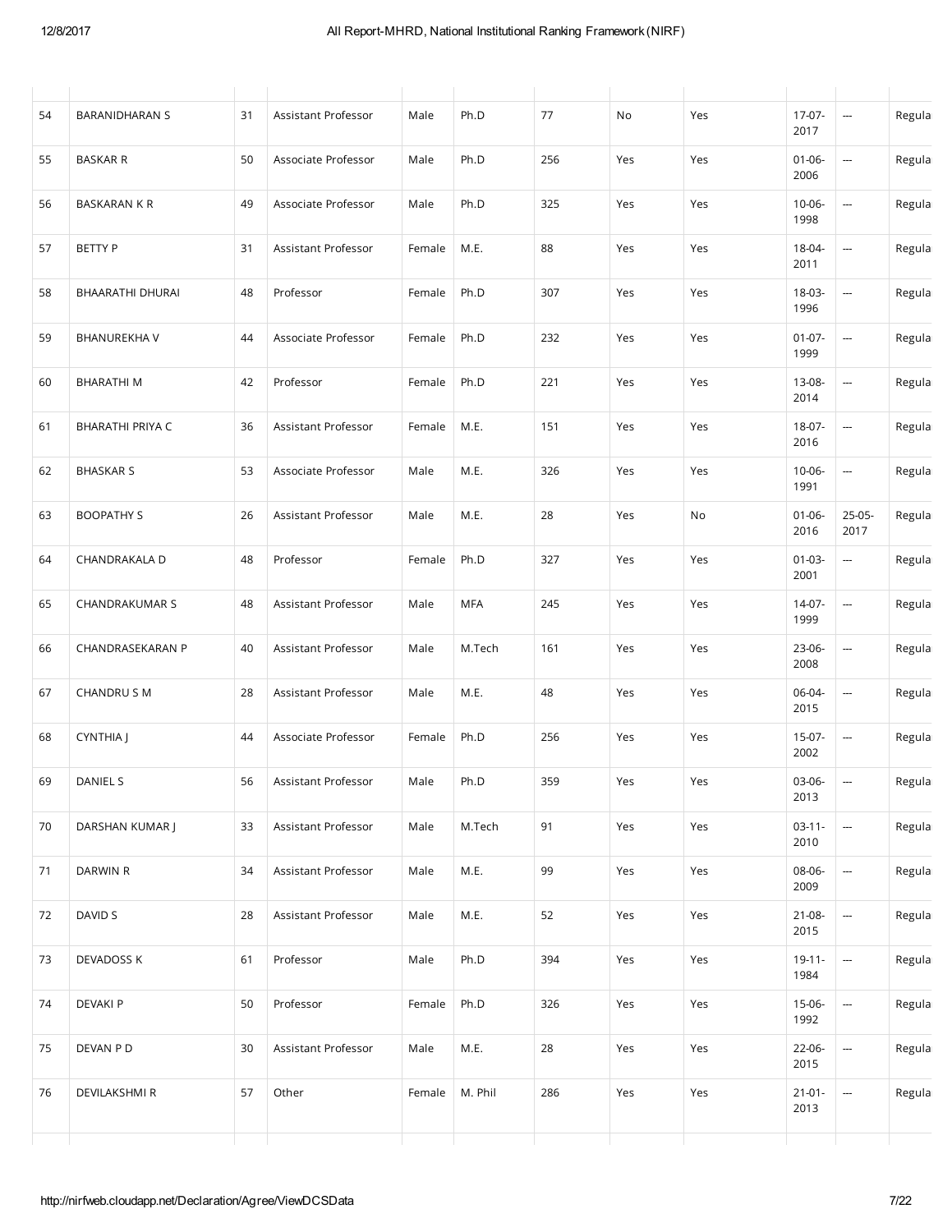| 77  | DHANABAL L              | 46 | Assistant Professor | Male   | <b>MCA</b> | 229 | Yes | Yes | 30-08-<br>2012      | $\overline{\phantom{a}}$ | Regula |
|-----|-------------------------|----|---------------------|--------|------------|-----|-----|-----|---------------------|--------------------------|--------|
| 78  | DHINAKARAN M            | 52 | Associate Professor | Male   | Ph.D       | 354 | Yes | Yes | $06-10-$<br>2005    | --                       | Regula |
| 79  | DHIVYA                  | 32 | Assistant Professor | Female | M. Phil    | 117 | Yes | Yes | 18-06-<br>2012      | <b></b>                  | Regula |
| 80  | DHIVYA PRABA R          | 32 | Assistant Professor | Female | M.E.       | 112 | Yes | Yes | $01-07-$<br>2009    | --                       | Regula |
| 81  | DINESH KUMAR V          | 36 | Assistant Professor | Male   | M.E.       | 159 | Yes | Yes | 23-06-<br>2008      | --                       | Regula |
| 82  | DINESH S                | 26 | Assistant Professor | Male   | M.E.       | 40  | Yes | Yes | 04-05-<br>2015      | $\overline{\phantom{a}}$ | Regula |
| 83  | DINESHKUMAR T           | 27 | Assistant Professor | Male   | M.E.       | 27  | Yes | Yes | 22-06-<br>2015      | $\overline{\phantom{a}}$ | Regula |
| 84  | EBENEZER JACOB DHAS D S | 28 | Assistant Professor | Male   | M.E.       | 48  | No  | No  | $02 - 07 -$<br>2012 | 28-06-<br>2016           | Regula |
| 85  | ESWARAMOORTHI P         | 52 | Professor           | Male   | Ph.D       | 270 | Yes | Yes | $05-12-$<br>1994    | --                       | Regula |
| 86  | EZHILARASI A            | 41 | Assistant Professor | Female | M. Phil    | 207 | Yes | Yes | $01-07-$<br>2013    | $\overline{\phantom{a}}$ | Regula |
| 87  | EZHILARASI M            | 49 | Professor           | Female | Ph.D       | 328 | Yes | Yes | 03-04-<br>2014      |                          | Regula |
| 88  | FRANCIS JENCY X         | 28 | Assistant Professor | Female | M.E.       | 64  | Yes | Yes | $11-06-$<br>2012    | --                       | Regula |
| 89  | <b>GANDHIMATHI A</b>    | 51 | Associate Professor | Female | Ph.D       | 117 | Yes | Yes | $11 - 06 -$<br>2009 | $\overline{a}$           | Regula |
| 90  | <b>GAYATHRIV</b>        | 49 | Associate Professor | Female | Ph.D       | 228 | Yes | Yes | $02 - 06 -$<br>2016 | --                       | Regula |
| 91  | <b>GEETHA M C S</b>     | 37 | Assistant Professor | Female | M. Phil    | 153 | Yes | Yes | 09-08-<br>2007      | <u></u>                  | Regula |
| 92  | <b>GEETHA V</b>         | 48 | Professor           | Female | Ph.D       | 296 | Yes | Yes | $01 - 06 -$<br>2001 | $\hspace{0.05cm} \cdots$ | Regula |
| 93  | <b>GEETHAKARTHI A</b>   | 40 | Associate Professor | Female | Ph.D       | 235 | Yes | Yes | $02 - 05 -$<br>2017 | --                       | Regula |
| 94  | <b>GEETHAMANOHARI B</b> | 32 | Assistant Professor | Female | M.Tech     | 100 | Yes | Yes | 22-06-<br>2009      | $\overline{\phantom{a}}$ | Regula |
| 95  | <b>GIREESH KUMAR  </b>  | 29 | Assistant Professor | Male   | M.Tech     | 40  | Yes | Yes | 09-06-<br>2014      | $\overline{\phantom{a}}$ | Regula |
| 96  | <b>GIRIDHARAN PK</b>    | 51 | Professor           | Male   | Ph.D       | 297 | Yes | Yes | 05-07-<br>2012      | $\overline{\phantom{a}}$ | Regula |
| 97  | <b>GOVINDARAJU S</b>    | 55 | Professor           | Male   | M.E.       | 363 | Yes | Yes | $20 - 06 -$<br>1997 | $\overline{\phantom{a}}$ | Regula |
| 98  | <b>GOWTHAMI PRIYA P</b> | 27 | Assistant Professor | Female | M.E.       | 39  | Yes | Yes | 09-06-<br>2014      | --                       | Regula |
| 99  | HAMEED IBRAHIM S        | 46 | Assistant Professor | Male   | <b>MCA</b> | 263 | Yes | Yes | 05-06-<br>2000      |                          | Regula |
| 100 | HARI PRASATH L          | 30 | Assistant Professor | Male   | M.Tech     | 73  | Yes | Yes | 22-06-<br>2015      | $\overline{\phantom{a}}$ | Regula |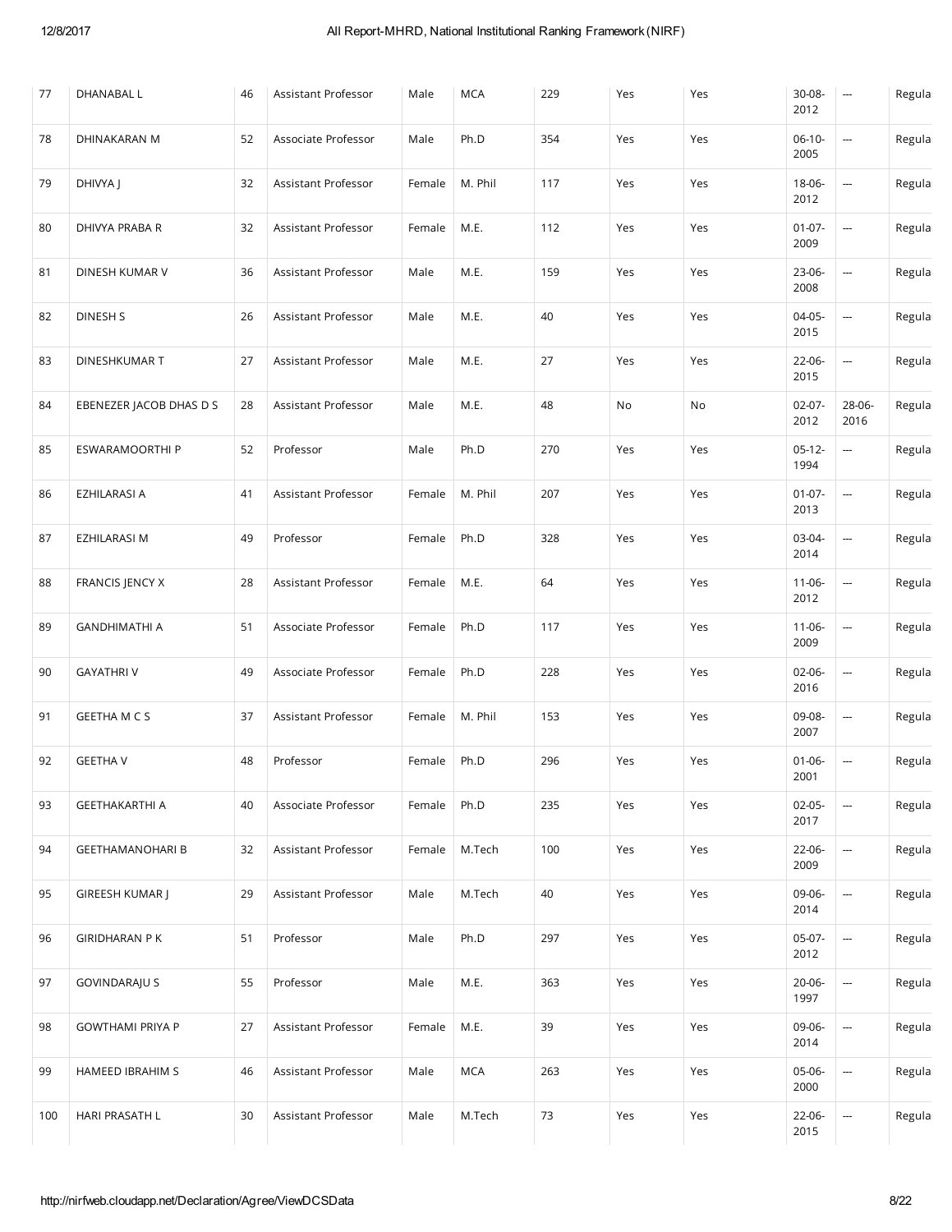| 101 | <b>HARIDOSS V</b>        | 40 | Assistant Professor        | Male   | Ph.D       | 156 | No  | No                           | $02 - 01 -$<br>2007 | $25-06-$<br>2016                           | Regula |
|-----|--------------------------|----|----------------------------|--------|------------|-----|-----|------------------------------|---------------------|--------------------------------------------|--------|
| 102 | HARISHANKAR M K          | 29 | Assistant Professor        | Male   | M.Tech     | 16  | Yes | No                           | $01-09-$<br>2016    | 25-04-<br>2017                             | Regula |
| 103 | <b>HEMAR</b>             | 31 | Assistant Professor        | Female | Ph.D       | 101 | Yes | Yes                          | $07-10-$<br>2014    | $\overline{\phantom{a}}$                   | Regula |
| 104 | <b>HEMALATHA R</b>       | 39 | Associate Professor        | Female | M.E.       | 188 | Yes | Yes                          | 05-06-<br>2002      | --                                         | Regula |
| 105 | <b>HYACINTH PINK</b>     | 65 | Professor                  | Female | Ph.D       | 462 | Yes | Yes                          | $01 - 11 -$<br>2017 | ---                                        | Regula |
| 106 | <b>INBAKUMAR S</b>       | 39 | Assistant Professor        | Male   | M. Phil    | 123 | Yes | Yes                          | $18 - 01 -$<br>2010 |                                            | Regula |
| 107 | <b>ISWARYA T</b>         | 26 | Assistant Professor        | Female | M.Tech     | 36  | Yes | No                           | $06-10-$<br>2016    | $12-07-$<br>2017                           | Regula |
| 108 | JAI SINGH W              | 39 | Assistant Professor        | Male   | Ph.D       | 196 | Yes | Yes                          | $15-07-$<br>2013    | <b></b>                                    | Regula |
| 109 | JALAJA JAYALAKSHMI V     | 38 | Assistant Professor        | Female | <b>MCA</b> | 157 | Yes | Yes                          | 23-06-<br>2008      | ---                                        | Regula |
| 110 | JALAJAA D                | 43 | <b>Assistant Professor</b> | Female | M. Phil    | 120 | Yes | Yes                          | $07-03-$<br>2011    | <u></u>                                    | Regula |
| 111 | JAMUNA M                 | 27 | Assistant Professor        | Female | M.E.       | 28  | Yes | Yes                          | 24-06-<br>2015      | $\overline{\phantom{a}}$                   | Regula |
| 112 | JASMINE K                | 35 | Assistant Professor        | Female | M.E.       | 138 | Yes | Yes                          | 03-03-<br>2011      | ---                                        | Regula |
| 113 | JASPAR VINITHA SUNDARI T | 24 | Assistant Professor        | Female | M.Tech     | 17  | Yes | Yes                          | 13-06-<br>2016      | ---                                        | Regula |
| 114 | JAYAKANTHAN N            | 41 | Assistant Professor        | Male   | M. Phil    | 203 | Yes | Yes                          | 24-06-<br>2005      | $\overline{\phantom{a}}$                   | Regula |
| 115 | JAYALAKSHMI S            | 42 | Professor                  | Female | Ph.D       | 155 | Yes | Yes                          | 05-06-<br>2017      | $\sim$                                     | Regula |
| 116 | JEBA N                   | 29 | Assistant Professor        | Female | M.E.       | 70  | Yes | Yes                          | 09-06-<br>2014      | --                                         | Regula |
| 117 | JEEVA B                  | 33 | Assistant Professor        | Male   | M.Tech     | 113 | Yes | Yes                          | $24 - 11 -$<br>2014 | $\frac{1}{2}$                              | Regula |
| 118 | JESUMI A                 | 28 | Assistant Professor        | Female | M.Tech     | 59  | Yes | $\operatorname{\mathsf{No}}$ | $10-12-$<br>2015    | $09-12-$<br>2016                           | Regula |
| 119 | JEYA DAISY I             | 36 | Assistant Professor        | Female | M.E.       | 147 | Yes | Yes                          | $28-12-$<br>2007    | $\overline{\phantom{a}}$                   | Regula |
| 120 | JOHN ALEXIS S            | 49 | Professor                  | Male   | Ph.D       | 320 | Yes | Yes                          | $01-09-$<br>2014    | $\frac{1}{2} \left( \frac{1}{2} \right)^2$ | Regula |
| 121 | <b>JYOTHI S</b>          | 30 | Assistant Professor        | Female | M. Phil    | 27  | Yes | Yes                          | 22-06-<br>2015      | $\frac{1}{2} \left( \frac{1}{2} \right)^2$ | Regula |
| 122 | KALAISELVI A             | 36 | Assistant Professor        | Female | M.E.       | 163 | Yes | Yes                          | 28-06-<br>2010      | $\overline{\phantom{a}}$                   | Regula |
| 123 | KALAISELVI R             | 40 | Assistant Professor        | Female | M.E.       | 217 | Yes | Yes                          | 22-06-<br>2015      | $\overline{\phantom{a}}$                   | Regula |
|     |                          |    |                            |        |            |     |     |                              |                     |                                            |        |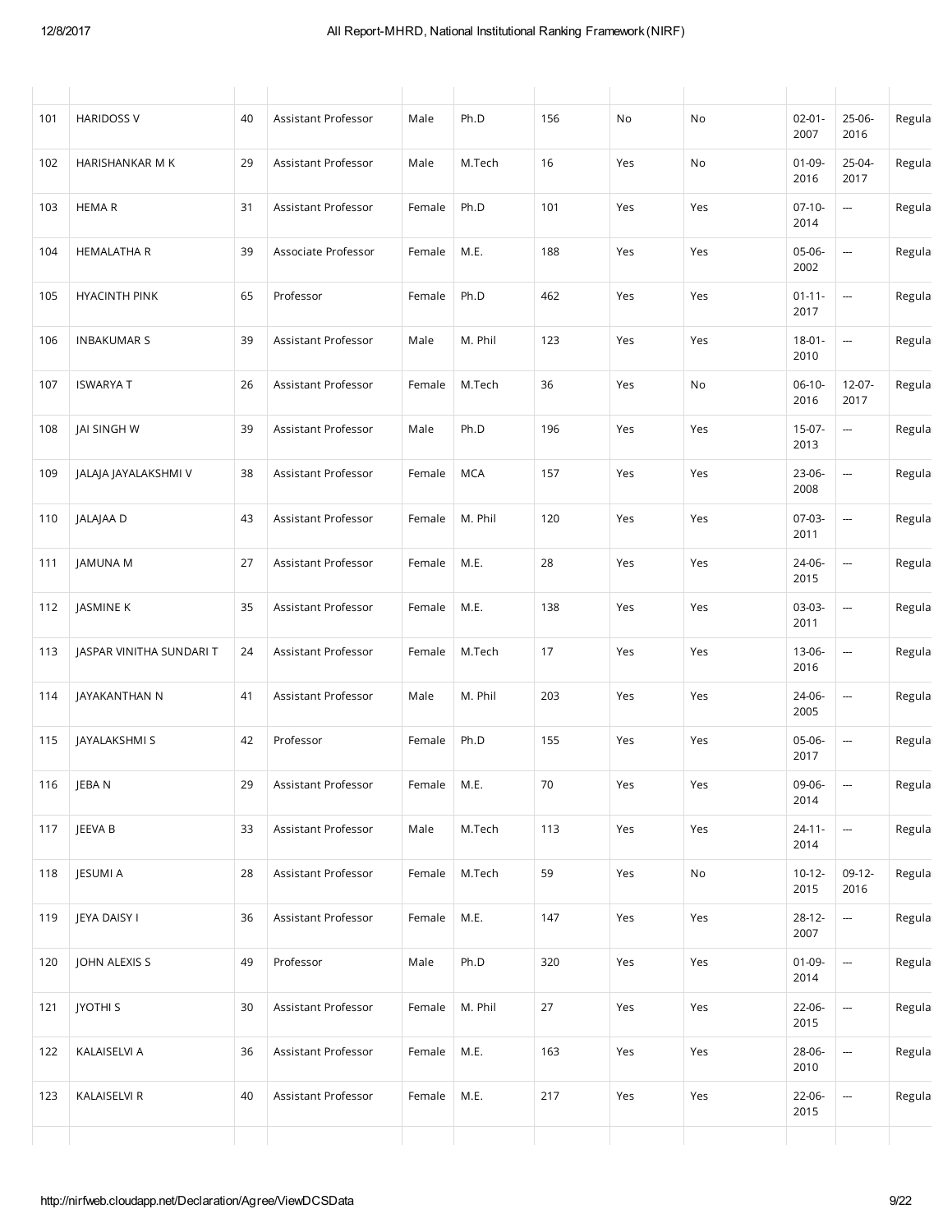| 124 | <b>KALAPRIYA K</b>   | 37 | Assistant Professor | Female | Ph.D    | 73  | Yes | Yes | $09 - 01 -$<br>2013 | $\cdots$                                   | Regula |
|-----|----------------------|----|---------------------|--------|---------|-----|-----|-----|---------------------|--------------------------------------------|--------|
| 125 | <b>KALIAPPAN S</b>   | 35 | Assistant Professor | Male   | M.E.    | 123 | Yes | Yes | 24-02-<br>2011      | $\overline{\phantom{a}}$                   | Regula |
| 126 | KANAGARAJ G          | 30 | Assistant Professor | Male   | M.E.    | 60  | Yes | Yes | 21-09-<br>2012      | --                                         | Regula |
| 127 | <b>KANAGARAJ S</b>   | 37 | Assistant Professor | Male   | M.E.    | 146 | Yes | Yes | 23-06-<br>2008      | --                                         | Regula |
| 128 | KANDASAMY V          | 42 | Associate Professor | Male   | Ph.D    | 211 | Yes | Yes | $22 - 11 -$<br>2002 | --                                         | Regula |
| 129 | <b>KANMANI P</b>     | 39 | Assistant Professor | Female | M.E.    | 140 | Yes | No  | 19-10-<br>2009      | 06-09-<br>2016                             | Regula |
| 130 | <b>KANNAN P</b>      | 25 | Other               | Male   | B.E     | 40  | No  | Yes | 03-08-<br>2017      | $\overline{\phantom{a}}$                   | Regula |
| 131 | <b>KANNAN R</b>      | 34 | Assistant Professor | Male   | Ph.D    | 108 | Yes | Yes | $01 - 06 -$<br>2016 | $\overline{\phantom{a}}$                   | Regula |
| 132 | KARTHI KUMAR R       | 27 | Assistant Professor | Male   | M.E.    | 51  | Yes | Yes | 22-07-<br>2013      | --                                         | Regula |
| 133 | <b>KARTHIP</b>       | 27 | Assistant Professor | Male   | M.Tech  | 40  | Yes | Yes | $01-12-$<br>2014    | $\overline{\phantom{a}}$                   | Regula |
| 134 | <b>KARTHIK K</b>     | 33 | Assistant Professor | Male   | M. Phil | 103 | Yes | Yes | 09-02-<br>2009      | $\overline{\phantom{a}}$                   | Regula |
| 135 | <b>KARTHIK S</b>     | 29 | Assistant Professor | Male   | M.E.    | 66  | Yes | Yes | 15-06-<br>2013      | --                                         | Regula |
| 136 | <b>KARTHIK T</b>     | 30 | Assistant Professor | Male   | M.E.    | 62  | Yes | Yes | $02 - 07 -$<br>2012 | --                                         | Regula |
| 137 | <b>KARTHIKA K</b>    | 25 | Assistant Professor | Female | M.E.    | 26  | Yes | Yes | 12-08-<br>2015      | --                                         | Regula |
| 138 | KARTHIKA V T         | 25 | Assistant Professor | Female | M.E.    | 27  | Yes | No  | 29-06-<br>2015      | $09-12-$<br>2016                           | Regula |
| 139 | KARTHIKEYAN G        | 30 | Assistant Professor | Male   | M.E.    | 75  | Yes | Yes | 09-06-<br>2014      | --                                         | Regula |
| 140 | KARTHIKEYAN R        | 32 | Assistant Professor | Male   | M.E.    | 99  | Yes | Yes | 08-06-<br>2009      | --                                         | Regula |
| 141 | <b>KARTHIKEYAN S</b> | 30 | Assistant Professor | Male   | M.E.    | 76  | Yes | Yes | 22-06-<br>2012      | --                                         | Regula |
| 142 | KARUNAMOORTHY B      | 38 | Assistant Professor | Male   | Ph.D    | 193 | Yes | Yes | $11-06-$<br>2007    |                                            | Regula |
| 143 | <b>KARUPPUSAMY T</b> | 50 | Assistant Professor | Male   | M.E.    | 99  | Yes | Yes | $27-10-$<br>2015    | ---                                        | Regula |
| 144 | KATHIRVEL K          | 34 | Assistant Professor | Male   | MCA     | 86  | Yes | Yes | $03-12-$<br>2014    | ---                                        | Regula |
| 145 | <b>KATHIRVELU S</b>  | 53 | Professor           | Male   | Ph.D    | 377 | No  | Yes | $10 - 08 -$<br>2017 | $\overline{\phantom{a}}$                   | Regula |
| 146 | KAVI KUMAR S         | 31 | Assistant Professor | Male   | M.Tech  | 28  | Yes | No  | $02 - 06 -$<br>2015 | $30 - 11 -$<br>2016                        | Regula |
| 147 | KAVITHA C            | 28 | Assistant Professor | Female | Ph.D    | 56  | Yes | Yes | 14-06-<br>2017      | $\frac{1}{2} \left( \frac{1}{2} \right)^2$ | Regula |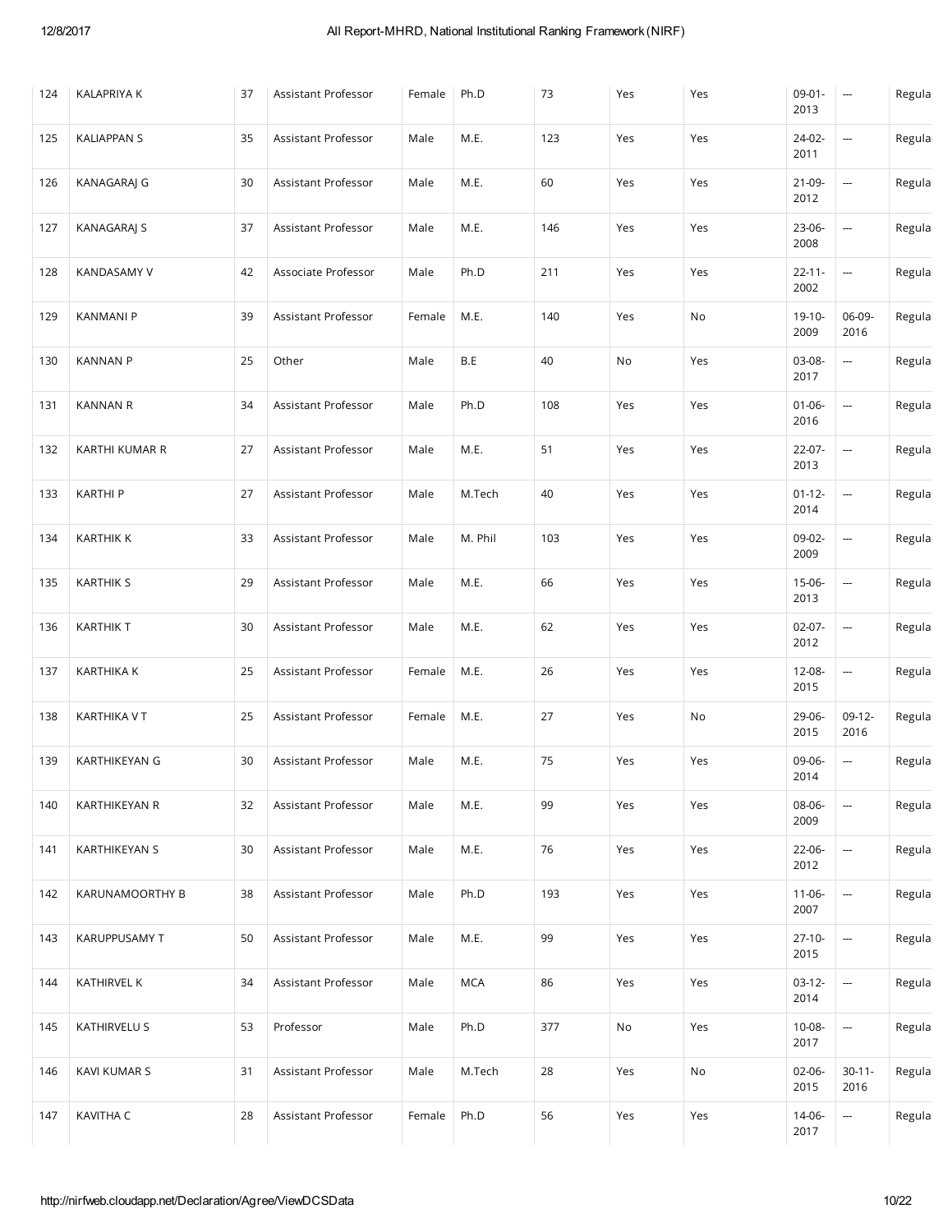| 148 | <b>KAVITHA K</b>     | 42 | Professor                                           | Female | Ph.D       | 242 | Yes | Yes | $21-07-$<br>1997    | ---                      | Regula |
|-----|----------------------|----|-----------------------------------------------------|--------|------------|-----|-----|-----|---------------------|--------------------------|--------|
| 149 | <b>KAVITHA R</b>     | 37 | Associate Professor                                 | Female | Ph.D       | 174 | Yes | Yes | 07-06-<br>2004      | ---                      | Regula |
| 150 | KAVITHA R K          | 41 | Assistant Professor                                 | Female | Ph.D       | 219 | Yes | Yes | 28-06-<br>2000      | ---                      | Regula |
| 151 | <b>KAVITHA S</b>     | 40 | Assistant Professor                                 | Female | M.Tech     | 164 | Yes | Yes | 23-06-<br>2008      | ---                      | Regula |
| 152 | <b>KAVITHA S</b>     | 40 | Assistant Professor                                 | Female | M.E.       | 142 | Yes | Yes | $03-12-$<br>2008    | ---                      | Regula |
| 153 | KIRUBAKARAN R        | 28 | Assistant Professor                                 | Male   | M.E.       | 54  | Yes | Yes | 09-06-<br>2014      | ---                      | Regula |
| 154 | <b>KIRUTHIKA S</b>   | 30 | Assistant Professor                                 | Female | M.E.       | 60  | Yes | Yes | 31-08-<br>2017      | ---                      | Regula |
| 155 | <b>KISHORE R</b>     | 25 | Assistant Professor                                 | Male   | M.E.       | 32  | Yes | Yes | 12-06-<br>2015      | ---                      | Regula |
| 156 | KRISHNA MOORTHY R    | 37 | Assistant Professor                                 | Male   | Ph.D       | 147 | Yes | Yes | 10-09-<br>2007      | ---                      | Regula |
| 157 | KRISHNAMOORTHI K     | 33 | Assistant Professor                                 | Male   | M.E.       | 99  | Yes | Yes | $01 - 06 -$<br>2012 | $\overline{\phantom{a}}$ | Regula |
| 158 | KRISHNAMURTHY V      | 48 | Other                                               | Male   | Ph.D       | 303 | Yes | Yes | $23-12-$<br>2009    | ---                      | Regula |
| 159 | <b>KRISHNAVENI V</b> | 37 | Assistant Professor                                 | Female | Ph.D       | 189 | Yes | Yes | $01 - 04 -$<br>2004 | ---                      | Regula |
| 160 | <b>KRITHIKA S</b>    | 37 | Assistant Professor                                 | Female | M.E.       | 135 | Yes | Yes | 15-06-<br>2013      | ---                      | Regula |
| 161 | <b>KUMAR R S</b>     | 55 | Dean / Principal /<br>Director / Vice<br>Chancellor | Male   | Ph.D       | 377 | Yes | Yes | 15-07-<br>2013      | ---                      | Regula |
| 162 | <b>KUMARAN S</b>     | 26 | Assistant Professor                                 | Male   | M.E.       | 28  | Yes | Yes | 02-06-<br>2015      | ---                      | Regula |
| 163 | KUMARAVEL K          | 30 | Assistant Professor                                 | Male   | Ph.D       | 23  | Yes | Yes | 26-04-<br>2017      |                          | Regula |
| 164 | KUMARESAN A          | 28 | Assistant Professor                                 | Male   | M.E.       | 40  | Yes | Yes | 09-06-<br>2014      | ---                      | Regula |
| 165 | KUMARESAN K          | 38 | Assistant Professor                                 | Male   | Ph.D       | 112 | Yes | Yes | 09-07-<br>2008      | --                       | Regula |
| 166 | LAKSHMANAN K S       | 56 | Assistant Professor                                 | Male   | M.Tech     | 379 | Yes | Yes | 27-08-<br>2014      | --                       | Regula |
| 167 | LAKSHMI PRIYA S R    | 23 | Assistant Professor                                 | Female | <b>NET</b> | 16  | Yes | Yes | 09-06-<br>2016      |                          | Regula |
| 168 | LATHA L              | 44 | Associate Professor                                 | Female | Ph.D       | 257 | Yes | Yes | $11 - 12 -$<br>2000 | --                       | Regula |
| 169 | LISA MARY THOMAS     | 27 | Assistant Professor                                 | Female | M.Tech     | 49  | Yes | Yes | $11-06-$<br>2014    | --                       | Regula |
| 170 | MAGUDAPATHI P        | 29 | Assistant Professor                                 | Male   | M.E.       | 63  | Yes | Yes | 12-06-<br>2012      | --                       | Regula |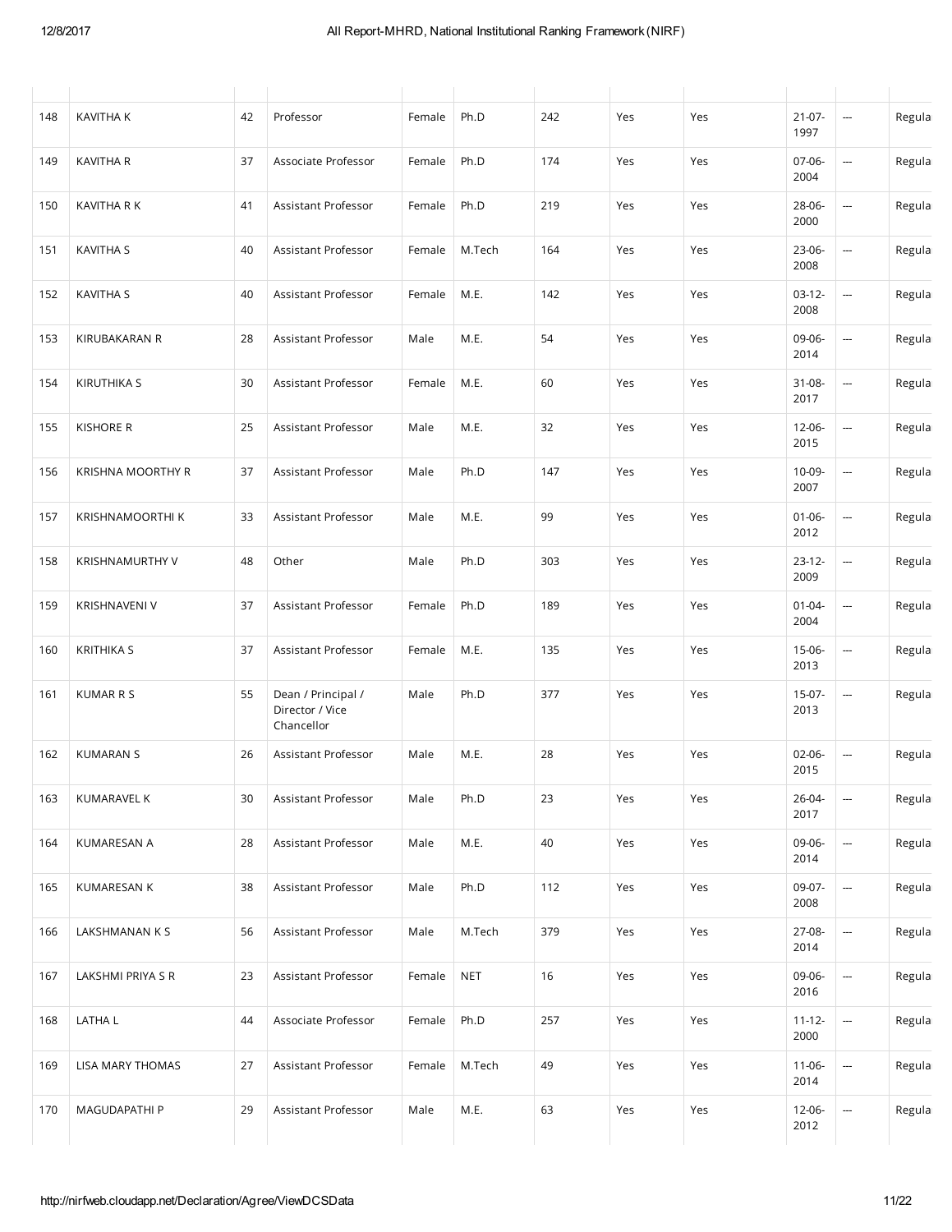| 171 | MAHALAKSHMI R        | 42 | Assistant Professor | Female | M. Phil | 137 | Yes | Yes | 23-08-<br>2007      | $\hspace{0.05cm} \cdots$ | Regula |
|-----|----------------------|----|---------------------|--------|---------|-----|-----|-----|---------------------|--------------------------|--------|
| 172 | MAHALAKSHMI R        | 51 | Professor           | Female | Ph.D    | 328 | Yes | Yes | $07-12-$<br>2015    | --                       | Regula |
| 173 | MAHESWARI K          | 37 | Assistant Professor | Female | M. Phil | 147 | Yes | Yes | 19-06-<br>2013      | --                       | Regula |
| 174 | <b>MAITHILI P</b>    | 31 | Assistant Professor | Female | M.E.    | 74  | Yes | Yes | $20 - 06 -$<br>2011 | --                       | Regula |
| 175 | MALARVIZHI K         | 46 | Professor           | Female | Ph.D    | 279 | Yes | Yes | 08-06-<br>2016      | $\overline{\phantom{a}}$ | Regula |
| 176 | MANIKANDA PRASATH K  | 28 | Assistant Professor | Male   | M.E.    | 41  | Yes | Yes | 09-06-<br>2016      | --                       | Regula |
| 177 | MANIKANDAN G         | 31 | Assistant Professor | Male   | M.E.    | 86  | Yes | No  | $30 - 06 -$<br>2010 | $10 - 01 -$<br>2017      | Regula |
| 178 | MANIKANTAN M         | 41 | Assistant Professor | Male   | Ph.D    | 222 | Yes | Yes | $01 - 11 -$<br>2000 | $\overline{\phantom{a}}$ | Regula |
| 179 | MANIMARAN D R        | 36 | Assistant Professor | Male   | M.E.    | 158 | Yes | Yes | $01 - 11 -$<br>2006 |                          | Regula |
| 180 | MANIMEKALAI V        | 29 | Assistant Professor | Female | M.E.    | 77  | Yes | Yes | $01 - 06 -$<br>2011 | <b></b>                  | Regula |
| 181 | <b>MANIVEL R</b>     | 52 | Professor           | Male   | Ph.D    | 366 | Yes | Yes | $03-01 -$<br>2014   | --                       | Regula |
| 182 | MANIVELMURALIDARAN V | 34 | Assistant Professor | Male   | M.Tech  | 116 | Yes | Yes | $23-05-$<br>2011    | --                       | Regula |
| 183 | MANJU R              | 36 | Assistant Professor | Female | M.E.    | 114 | Yes | Yes | $11-02-$<br>2008    | $\overline{\phantom{a}}$ | Regula |
| 184 | MARUDHACHALAM R      | 45 | Assistant Professor | Male   | Ph.D    | 240 | Yes | Yes | $01 - 08 -$<br>2003 | <b></b>                  | Regula |
| 185 | MATHAN KUMAR M       | 27 | Assistant Professor | Male   | M.Tech  | 51  | Yes | Yes | 26-06-<br>2015      | --                       | Regula |
| 186 | MAYILDURAI R         | 38 | Assistant Professor | Male   | M. Phil | 181 | Yes | Yes | 24-07-<br>2002      | $\overline{\phantom{a}}$ | Regula |
| 187 | MEENA K              | 40 | Assistant Professor | Female | Ph.D    | 181 | Yes | Yes | $01 - 08 -$<br>2007 |                          | Regula |
| 188 | MEENA PRIYA C        | 28 | Assistant Professor | Female | M.Tech  | 16  | Yes | No  | 16-06-<br>2016      | 09-05-<br>2017           | Regula |
| 189 | MEENAPRIYADARSHINI S | 35 | Assistant Professor | Female | M. Phil | 135 | Yes | Yes | 23-07-<br>2007      | --                       | Regula |
| 190 | MOHAN KUMAR R S      | 31 | Assistant Professor | Male   | M.E.    | 84  | Yes | Yes | 09-06-<br>2014      | $\overline{\phantom{a}}$ | Regula |
| 191 | MOHANA SUNDARAM N    | 29 | Assistant Professor | Male   | M.E.    | 70  | Yes | Yes | 22-06-<br>2015      | --                       | Regula |
| 192 | MOHANRAJ M           | 39 | Assistant Professor | Male   | Ph.D    | 196 | Yes | Yes | $11-06-$<br>2007    | $\overline{\phantom{a}}$ | Regula |
| 193 | MOHANRAJ S G         | 34 | Assistant Professor | Male   | Ph.D    | 139 | Yes | Yes | 18-07-<br>2012      | --                       | Regula |
| 194 | MURUGANANTHAM V R    | 49 | Associate Professor | Male   | Ph.D    | 312 | Yes | Yes | $01 - 06 -$         | $\overline{\phantom{a}}$ | Regula |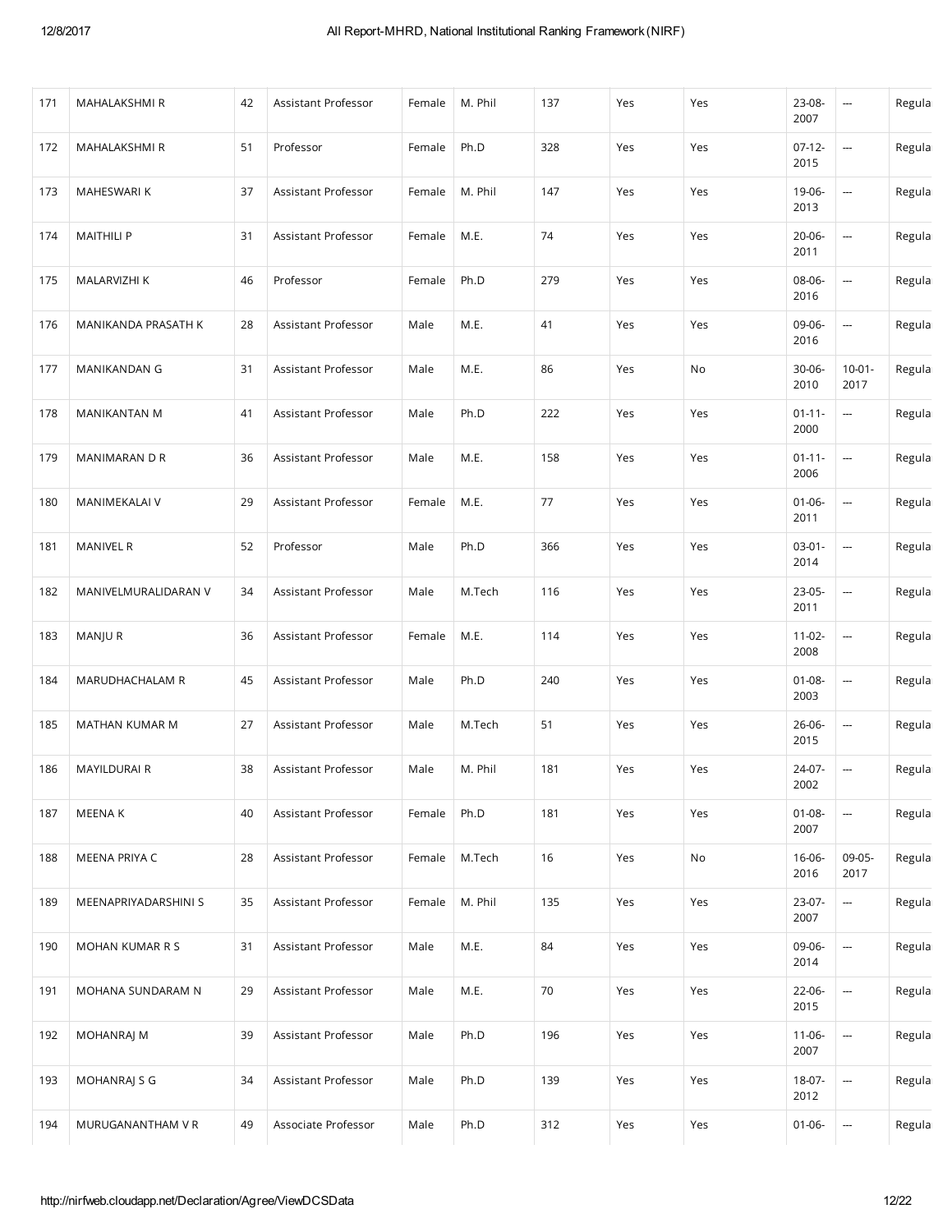|     |                      |    |                     |        |         |     |     |     | 2006                |                          |        |
|-----|----------------------|----|---------------------|--------|---------|-----|-----|-----|---------------------|--------------------------|--------|
| 195 | MURUGESAN K          | 30 | Assistant Professor | Male   | M.E.    | 51  | Yes | Yes | $01-07-$<br>2013    | $\overline{\phantom{a}}$ | Regula |
| 196 | MUTHUKUMAR S         | 28 | Assistant Professor | Male   | M.Tech  | 48  | Yes | Yes | $01-10-$<br>2013    | --                       | Regula |
| 197 | MUTHUKUMARAN P       | 34 | Assistant Professor | Male   | M.Tech  | 110 | Yes | Yes | 17-07-<br>2008      | ---                      | Regula |
| 198 | MUTHUKUMARAN V       | 47 | Professor           | Male   | Ph.D    | 287 | Yes | Yes | $02-06-$<br>2003    | --                       | Regula |
| 199 | MUTHURAMALINGAM E    | 31 | Assistant Professor | Male   | M.Tech  | 79  | Yes | Yes | $07-03-$<br>2011    |                          | Regula |
| 200 | <b>MYTHILI A S</b>   | 39 | Assistant Professor | Female | M. Phil | 157 | No  | Yes | 31-08-<br>2017      | ---                      | Regula |
| 201 | <b>MYTHILI R R</b>   | 41 | Assistant Professor | Female | M. Phil | 171 | Yes | Yes | $03-01-$<br>2007    | ---                      | Regula |
| 202 | NAGARAJ R            | 33 | Other               | Male   | M.A     | 144 | Yes | Yes | $14 - 11 -$<br>2011 | ---                      | Regula |
| 203 | NAGARATHINAM S       | 37 | Assistant Professor | Female | M.E.    | 171 | Yes | Yes | $01 - 08 -$<br>2005 | ---                      | Regula |
| 204 | NANDAKUMAR G S       | 44 | Associate Professor | Male   | Ph.D    | 268 | Yes | Yes | $01 - 08 -$<br>2013 | --                       | Regula |
| 205 | NANDHAKUMAR P        | 29 | Assistant Professor | Male   | M.E.    | 61  | Yes | Yes | 09-06-<br>2014      | ---                      | Regula |
| 206 | NANDHINI J J         | 25 | Assistant Professor | Female | M.E.    | 27  | Yes | Yes | $22-07-$<br>2015    | ---                      | Regula |
| 207 | NATARAJAN S          | 33 | Assistant Professor | Male   | M.Tech  | 109 | Yes | Yes | 19-08-<br>2009      | ---                      | Regula |
| 208 | NAVANEETH VR         | 28 | Assistant Professor | Male   | M.E.    | 53  | Yes | Yes | $21 - 07 -$<br>2014 | ---                      | Regula |
| 209 | NAVANEETHAKRISHNAN R | 28 | Assistant Professor | Male   | M.E.    | 35  | Yes | Yes | 22-06-<br>2015      | ---                      | Regula |
| 210 | NAVEEN KUMAR C       | 29 | Assistant Professor | Male   | M.Sc.   | 23  | Yes | Yes | 03-06-<br>2016      | ---                      | Regula |
| 211 | NAVEEN KUMAR K       | 29 | Assistant Professor | Male   | M.E.    | 62  | Yes | Yes | $11-07-$<br>2012    | --                       | Regula |
| 212 | NIRMAL KUMAR A       | 66 | Professor           | Male   | Ph.D    | 504 | Yes | Yes | 16-09-<br>2016      | --                       | Regula |
| 213 | NIRMALA DEVI M       | 37 | Other               | Female | M. Phil | 169 | Yes | Yes | 15-06-<br>2011      | ---                      | Regula |
| 214 | NIRMALA M            | 42 | Assistant Professor | Female | Ph.D    | 196 | Yes | Yes | 11-06-<br>2007      | ---                      | Regula |
| 215 | NISHAANT HA          | 24 | Assistant Professor | Male   | M.E.    | 11  | Yes | Yes | 14-06-<br>2017      | --                       | Regula |
| 216 | NITHYA ROOPA S       | 34 | Assistant Professor | Female | M.E.    | 103 | Yes | Yes | $01 - 06 -$<br>2012 | ---                      | Regula |
| 217 | NITHYA S             | 36 | Assistant Professor | Female | M. Phil | 126 | Yes | Yes | $11-01-$<br>2013    | ---                      | Regula |
|     |                      |    |                     |        |         |     |     |     |                     |                          |        |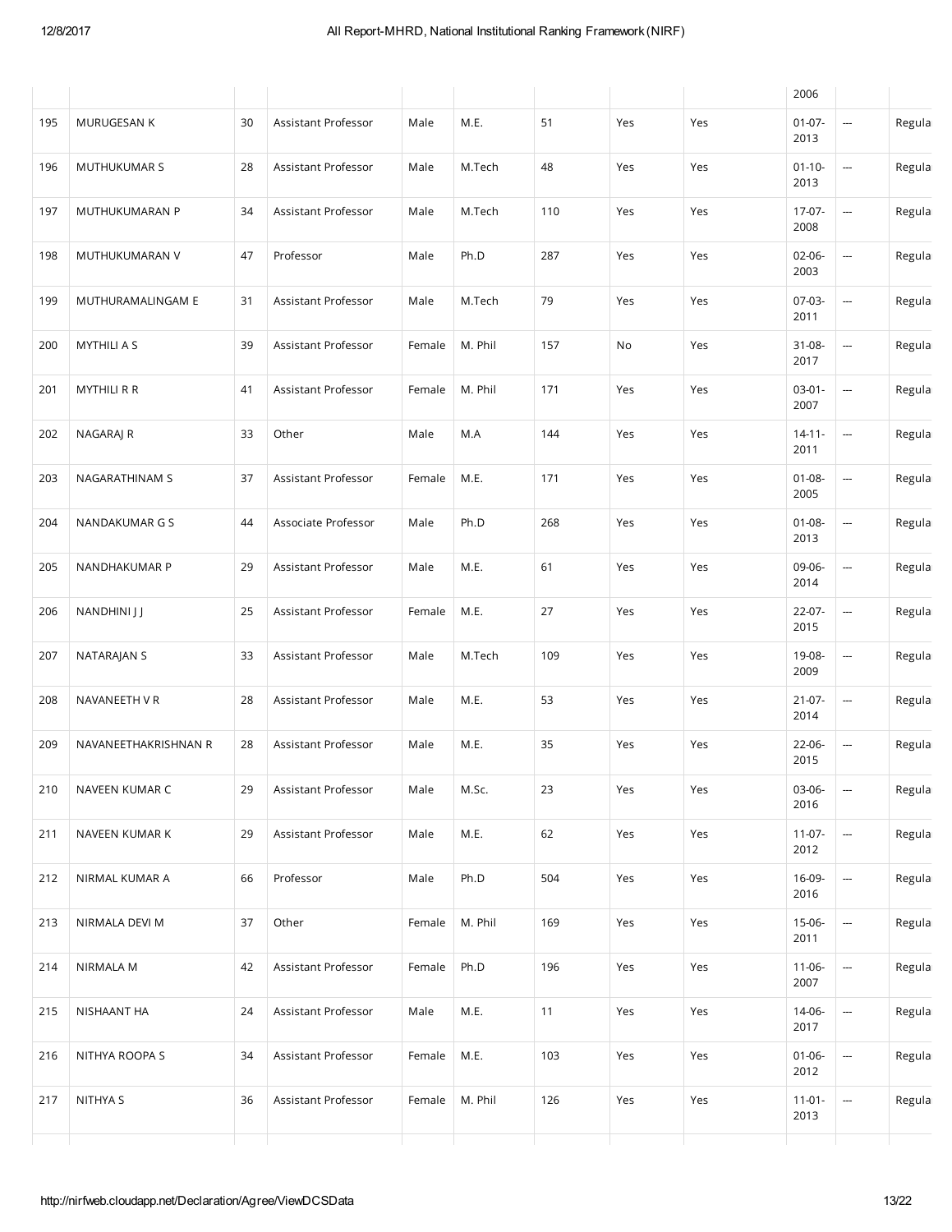| 218 | NITHYANANTH S B     | 36 | Assistant Professor | Male   | M.E.    | 166 | Yes | Yes | 08-06-<br>2009      | $\overline{\phantom{a}}$ | Regula |
|-----|---------------------|----|---------------------|--------|---------|-----|-----|-----|---------------------|--------------------------|--------|
| 219 | NITHYAPRIYA S       | 36 | Assistant Professor | Female | M.E.    | 139 | Yes | Yes | 23-06-<br>2008      | $\overline{\phantom{a}}$ | Regula |
| 220 | PALANIVELU L M      | 50 | Professor           | Male   | Ph.D    | 291 | No  | Yes | $21-07-$<br>2017    | --                       | Regula |
| 221 | PARAMASIVAM K       | 44 | Professor           | Male   | Ph.D    | 257 | Yes | Yes | $01 - 06 -$<br>2016 | --                       | Regula |
| 222 | PARAMESWARI P       | 41 | Assistant Professor | Female | Ph.D    | 219 | Yes | Yes | $01 - 11 -$<br>2000 | --                       | Regula |
| 223 | PASUPATHY S A       | 38 | Professor           | Male   | Ph.D    | 141 | Yes | Yes | 25-05-<br>2012      | --                       | Regula |
| 224 | PAVITHRA P          | 29 | Assistant Professor | Female | M.E.    | 50  | Yes | Yes | 15-06-<br>2013      | --                       | Regula |
| 225 | PITCHAIMUTHU K      | 68 | Other               | Male   | M. Phil | 516 | Yes | Yes | 29-06-<br>2016      | --                       | Regula |
| 226 | PRABAKARAN P A      | 28 | Assistant Professor | Male   | M.E.    | 64  | Yes | Yes | 13-07-<br>2015      | --                       | Regula |
| 227 | PRABHAKARAN A       | 27 | Assistant Professor | Male   | M.E.    | 55  | Yes | Yes | $10 - 05 -$<br>2017 | --                       | Regula |
| 228 | PRABHU S            | 31 | Assistant Professor | Male   | M.E.    | 73  | Yes | Yes | $01 - 08 -$<br>2011 | --                       | Regula |
| 229 | PRABHU S            | 30 | Assistant Professor | Male   | M.E.    | 36  | Yes | Yes | 19-08-<br>2014      | --                       | Regula |
| 230 | PRABU K             | 39 | Assistant Professor | Male   | M.Tech  | 115 | Yes | Yes | 23-02-<br>2011      | --                       | Regula |
| 231 | PRADEEP P           | 29 | Assistant Professor | Male   | M.E.    | 34  | Yes | Yes | $01 - 12 -$<br>2014 | --                       | Regula |
| 232 | PRAKASAM R          | 37 | Assistant Professor | Male   | M. Phil | 157 | Yes | Yes | $01 - 09 -$<br>2015 | --                       | Regula |
| 233 | PRAKASH N           | 47 | Assistant Professor | Male   | Ph.D    | 170 | Yes | Yes | $01-07-$<br>2003    | --                       | Regula |
| 234 | PRASHANTH P         | 26 | Assistant Professor | Male   | M.Tech  | 31  | Yes | Yes | 13-07-<br>2015      | --                       | Regula |
| 235 | PREETILATHA R       | 25 | Assistant Professor | Female | M.E.    | 16  | Yes | No  | 22-06-<br>2015      | 29-09-<br>2016           | Regula |
| 236 | PREM ANAND S        | 34 | Assistant Professor | Male   | M.E.    | 113 | Yes | No  | 23-06-<br>2008      | 16-09-<br>2016           | Regula |
| 237 | PREM KUMAR P S      | 36 | Assistant Professor | Male   | Ph.D    | 176 | Yes | Yes | 27-07-<br>2011      | $\overline{\phantom{a}}$ | Regula |
| 238 | PREMA AROKIA MARY G | 33 | Assistant Professor | Female | M.E.    | 110 | Yes | Yes | 23-06-<br>2008      | ---                      | Regula |
| 239 | PREMALATHA J        | 50 | Professor           | Female | Ph.D    | 338 | Yes | Yes | $12 - 06 -$<br>1995 | ---                      | Regula |
| 240 | PREMALATHA K        | 41 | Associate Professor | Female | Ph.D    | 243 | Yes | Yes | $27-10-$<br>2003    | $\overline{\phantom{a}}$ | Regula |
| 241 | PRIYADARSHINI R     | 35 | Assistant Professor | Female | Ph.D    | 96  | Yes | Yes | 26-04-<br>2017      | --                       | Regula |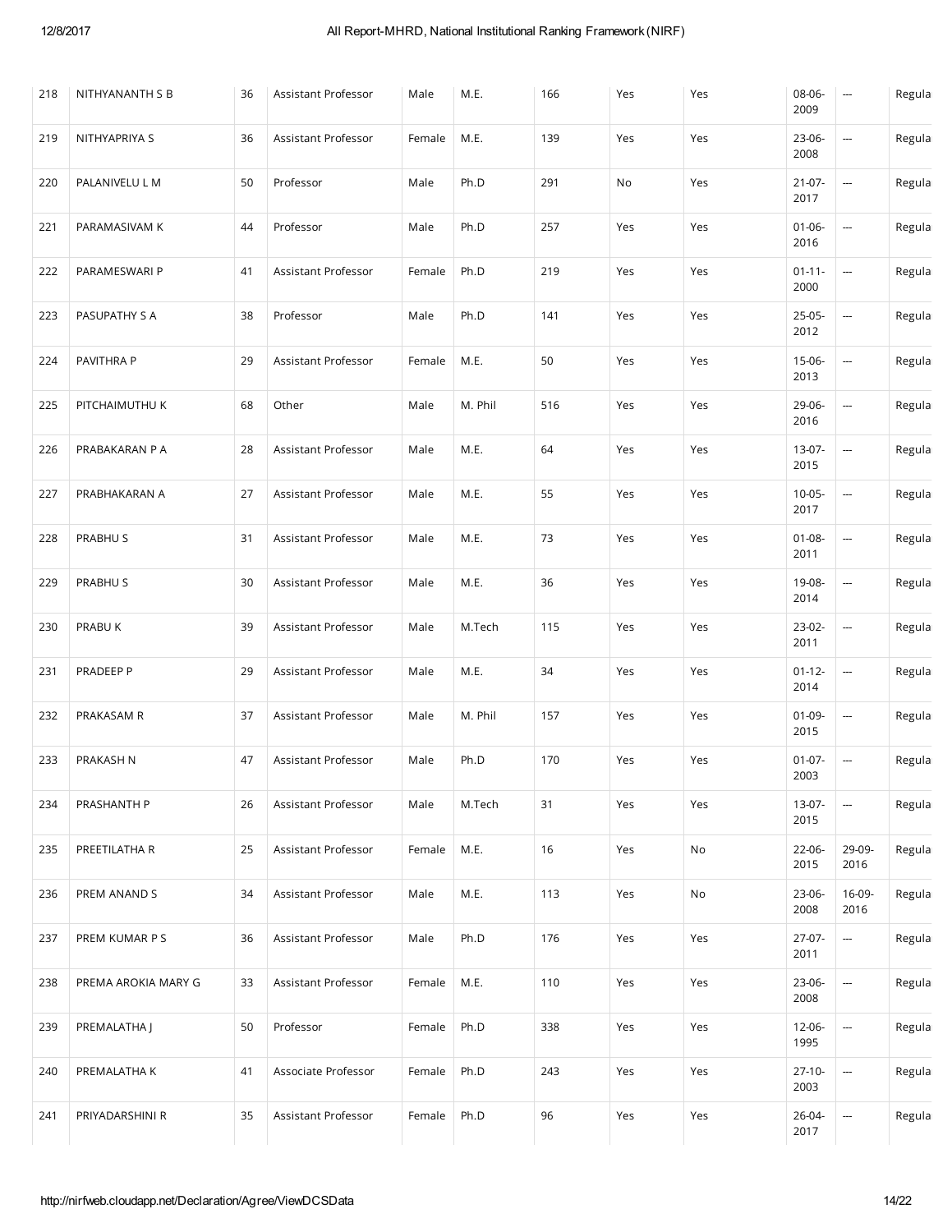| 242 | RADIKA S            | 36 | Assistant Professor | Female | M.Tech     | 113 | Yes | No  | $11 - 03 -$<br>2011 | $07-11-$<br>2016         | Regula |
|-----|---------------------|----|---------------------|--------|------------|-----|-----|-----|---------------------|--------------------------|--------|
| 243 | RAFFIK R            | 32 | Assistant Professor | Male   | M.E.       | 75  | Yes | Yes | 14-06-<br>2011      | --                       | Regula |
| 244 | RAGHAV MENON        | 38 | Associate Professor | Male   | Ph.D       | 109 | Yes | Yes | $21-07-$<br>2014    | --                       | Regula |
| 245 | RAJ KUMAR G         | 28 | Assistant Professor | Male   | M.E.       | 50  | Yes | Yes | $22 - 07 -$<br>2013 | $\overline{a}$           | Regula |
| 246 | RAJALAKSHMI D       | 38 | Assistant Professor | Female | Ph.D       | 185 | Yes | Yes | $11 - 06 -$<br>2007 | --                       | Regula |
| 247 | RAJALAKSHMI S       | 26 | Assistant Professor | Female | M.Tech     | 38  | Yes | Yes | $11-07-$<br>2014    | --                       | Regula |
| 248 | RAJANKRUPA C        | 44 | Assistant Professor | Male   | Ph.D       | 254 | Yes | Yes | 03-06-<br>2003      | --                       | Regula |
| 249 | RAJASINGH J         | 41 | Assistant Professor | Male   | Ph.D       | 149 | Yes | Yes | 23-06-<br>2008      | $\overline{a}$           | Regula |
| 250 | RAJATHI N           | 46 | Associate Professor | Female | M.E.       | 270 | Yes | Yes | $01 - 02 -$<br>1996 | --                       | Regula |
| 251 | RAJESH R            | 27 | Assistant Professor | Male   | M.Tech     | 50  | Yes | Yes | 13-06-<br>2016      | $\overline{\phantom{a}}$ | Regula |
| 252 | RAJESH S            | 29 | Assistant Professor | Male   | M.E.       | 62  | Yes | Yes | $16-07-$<br>2012    | --                       | Regula |
| 253 | RAJINI S            | 47 | Associate Professor | Female | M.S        | 279 | Yes | Yes | $02 - 06 -$<br>1995 | $\overline{a}$           | Regula |
| 254 | RAJKUMAR G          | 28 | Assistant Professor | Male   | M.Tech     | 62  | Yes | Yes | 26-06-<br>2015      | $\overline{\phantom{a}}$ | Regula |
| 255 | RAJKUMAR G          | 37 | Assistant Professor | Male   | Ph.D       | 192 | Yes | Yes | $15-10-$<br>2003    | $\overline{a}$           | Regula |
| 256 | RAJKUMAR R          | 35 | Assistant Professor | Male   | M. Phil    | 111 | Yes | Yes | 05-08-<br>2009      | --                       | Regula |
| 257 | RAM K               | 31 | Assistant Professor | Male   | Ph.D       | 53  | Yes | Yes | 13-06-<br>2016      | --                       | Regula |
| 258 | RAMACHANDRAN C      | 34 | Assistant Professor | Male   | <b>MCA</b> | 100 | Yes | Yes | 19-02-<br>2013      | --                       | Regula |
| 259 | RAMADEVI K          | 44 | Associate Professor | Female | Ph.D       | 240 | Yes | Yes | $02-07-$<br>2007    |                          | Regula |
| 260 | RAMAKRISHNAN G      | 50 | Professor           | Male   | Ph.D       | 248 | Yes | Yes | $15-12-$<br>1997    | --                       | Regula |
| 261 | RAMALATHA MARIMUTHU | 53 | Professor           | Female | Ph.D       | 350 | Yes | Yes | $02 - 11 -$<br>2011 | --                       | Regula |
| 262 | RAMALINGAM P        | 52 | Professor           | Male   | Ph.D       | 232 | Yes | Yes | 30-04-<br>2004      | --                       | Regula |
| 263 | RAMANATHAN S        | 32 | Assistant Professor | Male   | M.E.       | 102 | Yes | Yes | $04 - 01 -$<br>2017 | <b></b>                  | Regula |
| 264 | RAMESH BABU V       | 43 | Associate Professor | Male   | Ph.D       | 264 | Yes | Yes | 27-03-<br>2012      | $\overline{\phantom{a}}$ | Regula |
|     |                     |    |                     |        |            |     |     |     |                     |                          |        |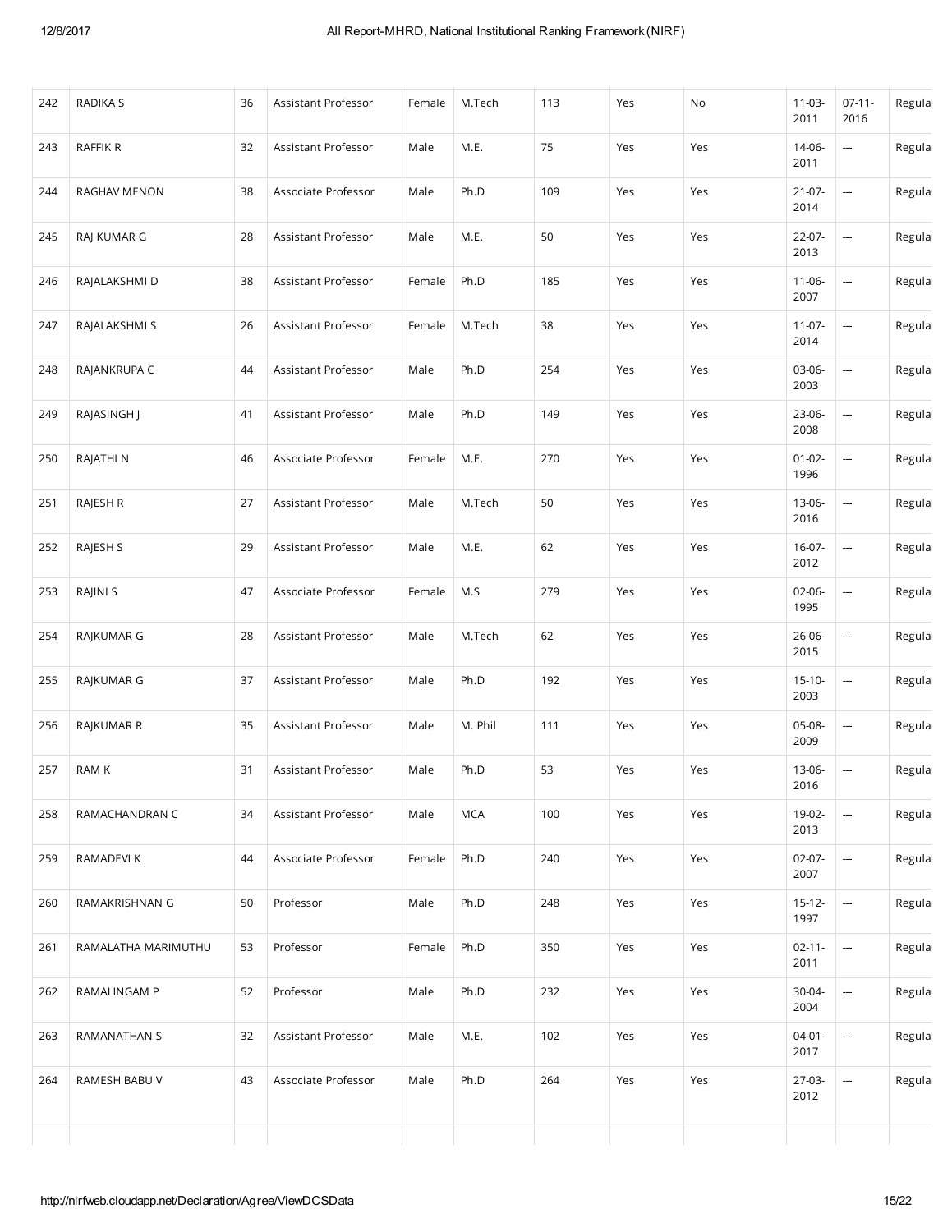| 265 | RAMESH KUMAR M         | 29 | Assistant Professor | Male   | M.E.    | 62  | Yes | Yes | $16-07-$<br>2012    | $\hspace{0.05cm} \cdots$ | Regula |
|-----|------------------------|----|---------------------|--------|---------|-----|-----|-----|---------------------|--------------------------|--------|
| 266 | RAMESH KUMAR R         | 38 | Assistant Professor | Male   | M.E.    | 159 | Yes | No  | 04-05-<br>2015      | 07-04-<br>2017           | Regula |
| 267 | RAMKUMAR A             | 32 | Assistant Professor | Male   | M.E.    | 98  | Yes | Yes | 08-06-<br>2009      | <b></b>                  | Regula |
| 268 | RAMPRABU J             | 33 | Assistant Professor | Male   | M.E.    | 123 | Yes | Yes | 04-07-<br>2008      | --                       | Regula |
| 269 | RAMPRAKASH K           | 59 | Professor           | Male   | M.E.    | 405 | Yes | Yes | $15-07-$<br>1986    | --                       | Regula |
| 270 | RAMSUNDRAM N           | 33 | Associate Professor | Male   | Ph.D    | 63  | Yes | Yes | 05-03-<br>2014      | --                       | Regula |
| 271 | RANI THOTTUNGAL        | 52 | Professor           | Female | Ph.D    | 287 | Yes | Yes | $01 - 06 -$<br>1995 | --                       | Regula |
| 272 | <b>RASIGHAT</b>        | 28 | Assistant Professor | Female | M.Tech  | 51  | Yes | Yes | $01 - 06 -$<br>2012 | --                       | Regula |
| 273 | RATHIDEVI K            | 35 | Assistant Professor | Female | M. Phil | 121 | Yes | Yes | 15-06-<br>2012      | --                       | Regula |
| 274 | RATHINA K              | 41 | Assistant Professor | Female | M. Phil | 190 | Yes | Yes | $01-07-$<br>2009    | --                       | Regula |
| 275 | ROSHINI VARGHESE       | 40 | Assistant Professor | Female | M.E.    | 122 | Yes | No  | $01 - 12 -$<br>2008 | $30 - 11 -$<br>2016      | Regula |
| 276 | SABITHA B              | 37 | Assistant Professor | Female | M.E.    | 152 | Yes | Yes | 25-07-<br>2007      | --                       | Regula |
| 277 | SACHIN PRABHU P        | 25 | Assistant Professor | Male   | M.E.    | 28  | Yes | Yes | 13-07-<br>2015      | ---                      | Regula |
| 278 | SAIGANESH J            | 30 | Assistant Professor | Male   | M.E.    | 84  | Yes | Yes | 10-06-<br>2013      | $\overline{\phantom{a}}$ | Regula |
| 279 | SAKHIMOL B             | 35 | Assistant Professor | Female | M.E.    | 59  | Yes | No  | $02-07-$<br>2014    | 15-06-<br>2017           | Regula |
| 280 | SAMPATH K              | 34 | Assistant Professor | Male   | Ph.D    | 79  | Yes | Yes | 03-06-<br>2013      | $\hspace{0.05cm}$        | Regula |
| 281 | SAMUEL RATNA KUMAR P S | 28 | Assistant Professor | Male   | M.Tech  | 56  | Yes | Yes | 18-08-<br>2014      | $\overline{a}$           | Regula |
| 282 | SANAL KUMAR V R        | 54 | Professor           | Male   | Ph.D    | 400 | Yes | Yes | $16 - 06 -$<br>2008 | $\overline{\phantom{a}}$ | Regula |
| 283 | SANDHYA DEVI R S       | 32 | Assistant Professor | Female | M.E.    | 99  | Yes | Yes | $07 - 01 -$<br>2013 | $\overline{\phantom{a}}$ | Regula |
| 284 | SANGEETHA N            | 42 | Associate Professor | Female | Ph.D    | 223 | Yes | Yes | $16-07-$<br>2010    | --                       | Regula |
| 285 | SANKAR V               | 33 | Assistant Professor | Male   | M.E.    | 126 | Yes | No  | 13-04-<br>2016      | $09-12-$<br>2016         | Regula |
| 286 | SANTHA A               | 52 | Associate Professor | Female | Ph.D    | 225 | Yes | Yes | 06-05-<br>2015      | $\overline{\phantom{a}}$ | Regula |
| 287 | SARADHA M              | 49 | Other               | Female | M.A     | 314 | Yes | Yes | 23-09-<br>2009      | --                       | Regula |
| 288 | SARANYA K              | 26 | Assistant Professor | Female | M.E.    | 38  | Yes | Yes | 06-08-<br>2014      | $\overline{\phantom{a}}$ | Regula |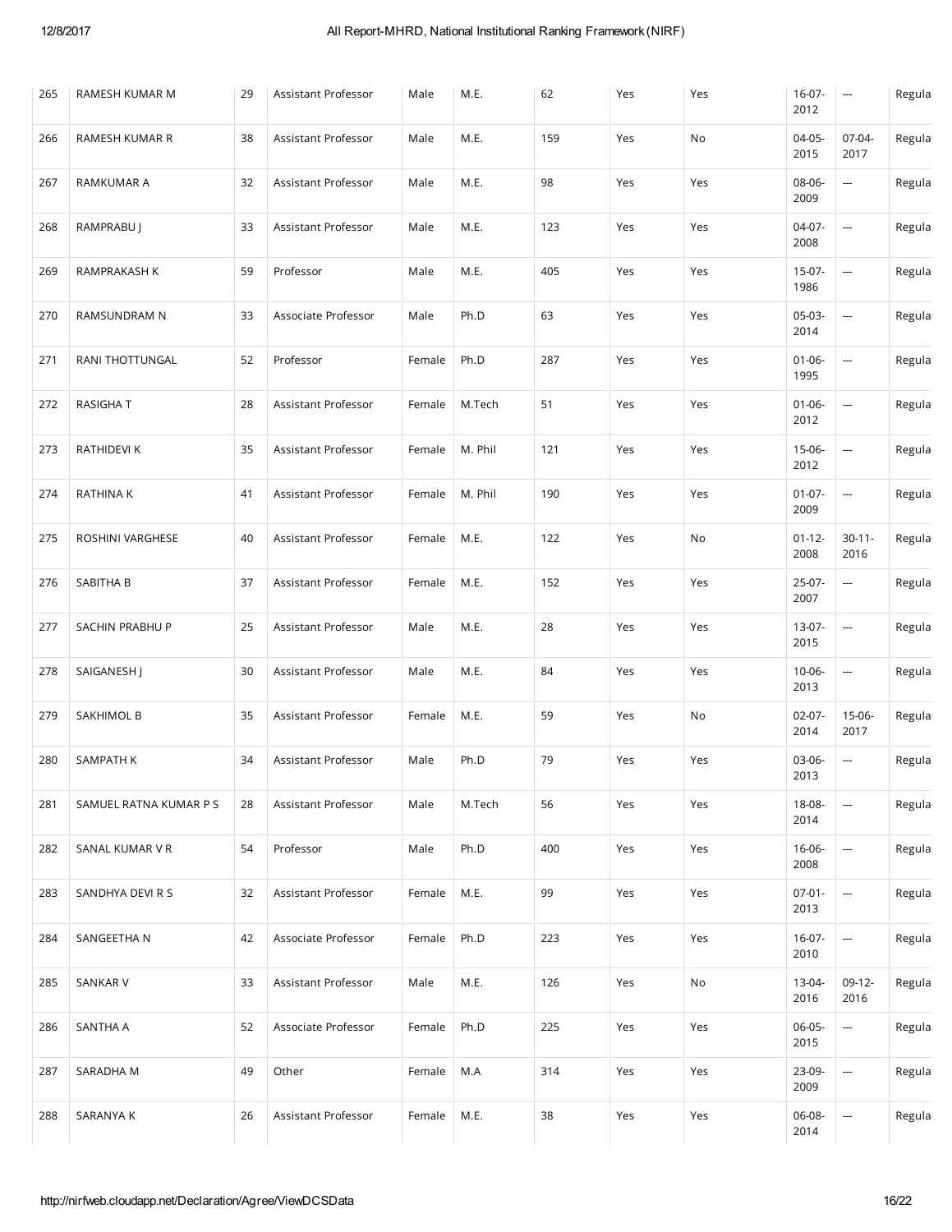| 289 | SARASWATHY N         | 42 | Professor           | Female | Ph.D    | 225 | Yes | Yes | 24-06-<br>2005      | ---                      | Regula |
|-----|----------------------|----|---------------------|--------|---------|-----|-----|-----|---------------------|--------------------------|--------|
| 290 | SARATHA S R          | 32 | Assistant Professor | Female | M. Phil | 98  | Yes | Yes | $21 - 06 -$<br>2012 | ---                      | Regula |
| 291 | SARAVANA MOHAN M     | 42 | Associate Professor | Male   | Ph.D    | 198 | No  | Yes | $09-10-$<br>2017    | ---                      | Regula |
| 292 | SARAVANABALAJI M     | 30 | Assistant Professor | Male   | M.E.    | 82  | Yes | Yes | 15-06-<br>2013      | $\overline{\phantom{a}}$ | Regula |
| 293 | SARAVANAKUMAR S      | 29 | Assistant Professor | Male   | M.E.    | 66  | Yes | Yes | $13 - 06 -$<br>2016 |                          | Regula |
| 294 | SARAVANAN M          | 30 | Assistant Professor | Male   | M.Tech  | 76  | Yes | Yes | $19-12-$<br>2012    | $\hspace{0.05cm} \cdots$ | Regula |
| 295 | SARAVANAN R          | 33 | Assistant Professor | Male   | M.E.    | 75  | Yes | Yes | 17-06-<br>2011      | ---                      | Regula |
| 296 | SARAVANAN S          | 33 | Assistant Professor | Male   | M.E.    | 92  | Yes | No  | $01-09-$<br>2015    | $31 - 10 -$<br>2016      | Regula |
| 297 | SAROJA M N           | 29 | Assistant Professor | Female | M.E.    | 61  | Yes | Yes | 22-06-<br>2015      | ---                      | Regula |
| 298 | SASI KUMAR C         | 27 | Assistant Professor | Male   | M.E.    | 51  | Yes | Yes | 13-06-<br>2016      | ---                      | Regula |
| 299 | SASIKALA L           | 38 | Assistant Professor | Female | Ph.D    | 158 | Yes | Yes | 05-06-<br>2017      | --                       | Regula |
| 300 | SASIKALA S           | 41 | Associate Professor | Female | M.Tech  | 230 | Yes | Yes | 05-06-<br>2006      | ---                      | Regula |
| 301 | SATHEESH KUMAR K R P | 31 | Assistant Professor | Male   | M.E.    | 79  | Yes | Yes | $21-02-$<br>2011    |                          | Regula |
| 302 | SATHISH KUMAR T      | 42 | Assistant Professor | Male   | Ph.D    | 224 | Yes | Yes | 02-04-<br>2004      | ---                      | Regula |
| 303 | SATHYA D             | 35 | Assistant Professor | Female | M.E.    | 157 | Yes | Yes | $21 - 04 -$<br>2011 | ---                      | Regula |
| 304 | SATHYABALAN P        | 43 | Professor           | Male   | Ph.D    | 212 | Yes | Yes | $10 - 12 -$<br>2014 | $\overline{\phantom{a}}$ | Regula |
| 305 | SATHYAMOORTHY G L    | 45 | Professor           | Male   | Ph.D    | 179 | Yes | Yes | 16-08-<br>2003      |                          | Regula |
| 306 | SATHYAVATHI S        | 36 | Assistant Professor | Female | M.E.    | 148 | Yes | Yes | 23-06-<br>2008      | ---                      | Regula |
| 307 | SATISH S             | 31 | Assistant Professor | Male   | M.E.    | 82  | Yes | Yes | $07-10-$<br>2014    | ---                      | Regula |
| 308 | SELVAMBIKAI M        | 33 | Assistant Professor | Female | M.Tech  | 75  | Yes | Yes | 27-07-<br>2011      | --                       | Regula |
| 309 | SELVANAYAKI S        | 39 | Assistant Professor | Female | Ph.D    | 182 | Yes | Yes | 03-08-<br>2005      | --                       | Regula |
| 310 | SENGODAN R           | 40 | Assistant Professor | Male   | Ph.D    | 170 | Yes | Yes | 18-08-<br>2003      | --                       | Regula |
| 311 | SENTHIL J            | 34 | Associate Professor | Male   | Ph.D    | 148 | Yes | Yes | $14-07-$<br>2016    | --                       | Regula |
|     |                      |    |                     |        |         |     |     |     |                     |                          |        |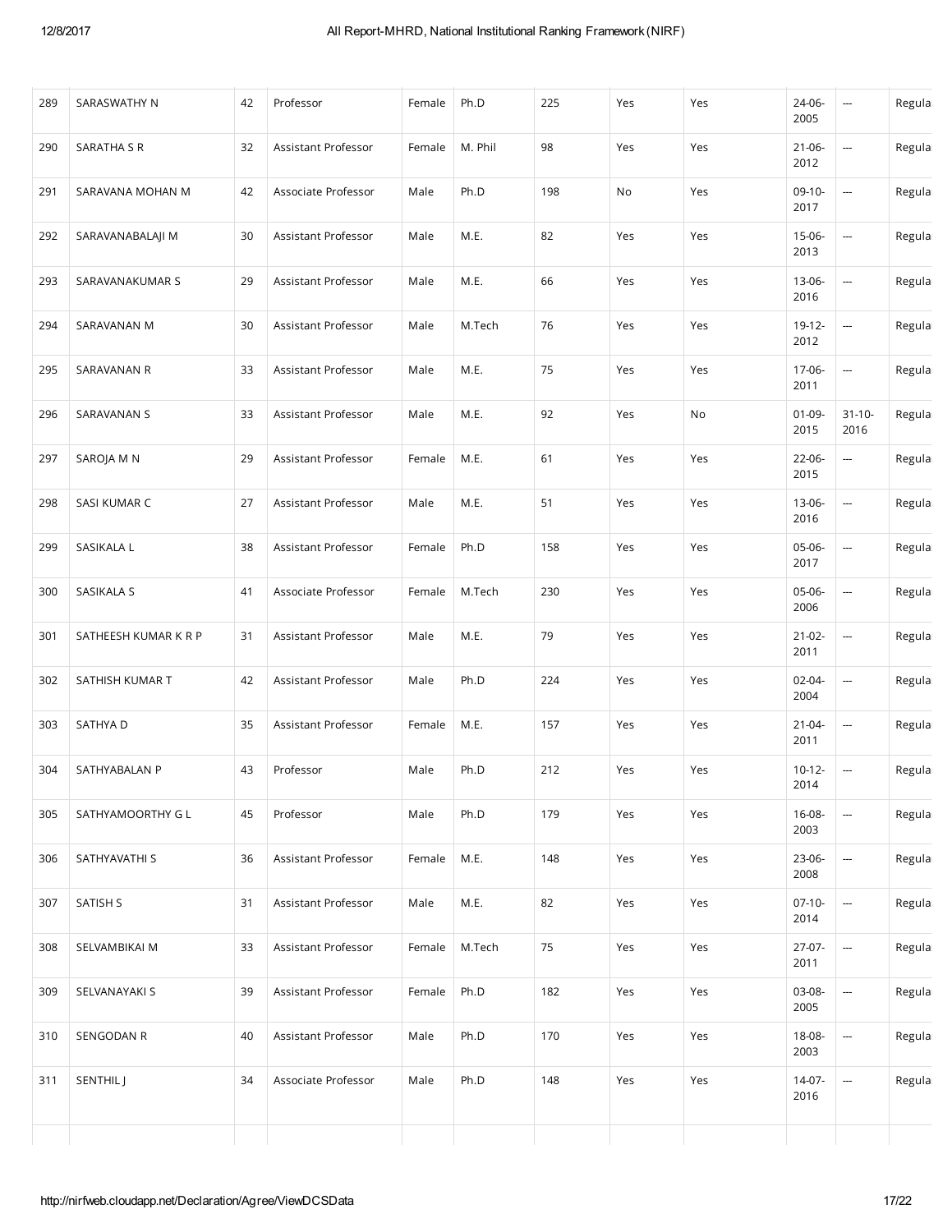| 312 | SENTHIL KUMAR B      | 39 | Assistant Professor | Male   | Ph.D    | 195 | Yes | Yes | $02 - 07 -$<br>2007 | $\hspace{0.05cm} \cdots$ | Regula |
|-----|----------------------|----|---------------------|--------|---------|-----|-----|-----|---------------------|--------------------------|--------|
| 313 | SENTHIL KUMAR K M    | 49 | Associate Professor | Male   | Ph.D    | 283 | Yes | Yes | $01-07-$<br>2014    | --                       | Regula |
| 314 | SENTHIL KUMAR V      | 37 | Assistant Professor | Male   | M.E.    | 106 | Yes | Yes | $22 - 07 -$<br>2013 |                          | Regula |
| 315 | SENTHIL KUMAR V      | 30 | Assistant Professor | Male   | M.E.    | 64  | Yes | Yes | $01 - 06 -$<br>2012 | --                       | Regula |
| 316 | SENTHILKUMAR M       | 33 | Assistant Professor | Male   | M.E.    | 125 | Yes | Yes | 23-06-<br>2008      | --                       | Regula |
| 317 | SENTHILKUMAR S       | 34 | Assistant Professor | Male   | M.E.    | 117 | Yes | Yes | $01 - 06 -$<br>2012 | ---                      | Regula |
| 318 | SENTTHILKUMAR C S    | 56 | Associate Professor | Male   | M.Tech  | 347 | Yes | Yes | $01 - 06 -$<br>2001 | <b></b>                  | Regula |
| 319 | SETHURAMAN R G       | 49 | Assistant Professor | Male   | M. Phil | 211 | Yes | Yes | 06-07-<br>2006      | $\overline{\phantom{a}}$ | Regula |
| 320 | SHANMUGA PRAKASH M   | 37 | Assistant Professor | Male   | Ph.D    | 146 | Yes | Yes | 27-06-<br>2005      | --                       | Regula |
| 321 | SHANMUGHAVADIVU A    | 36 | Assistant Professor | Female | M. Phil | 106 | Yes | Yes | $21-03-$<br>2011    | --                       | Regula |
| 322 | SHANTHI M            | 54 | Associate Professor | Female | M.E.    | 360 | Yes | Yes | 05-06-<br>2000      | <b></b>                  | Regula |
| 323 | SHANTHI R            | 55 | Associate Professor | Female | Ph.D    | 387 | Yes | Yes | 23-08-<br>2006      | --                       | Regula |
| 324 | SHANTHIT             | 39 | Assistant Professor | Female | M.E.    | 194 | Yes | Yes | 23-06-              | --                       | Regula |
|     |                      |    |                     |        |         |     |     |     | 2008                |                          |        |
| 325 | SHARMILA DEVE V      | 39 | Associate Professor | Female | M.E.    | 201 | Yes | No  | $15 - 11 -$<br>2002 | 29-04-<br>2017           | Regula |
| 326 | SHARMITHA D          | 29 | Assistant Professor | Female | M.E.    | 67  | Yes | Yes | 25-06-<br>2013      | <b></b>                  | Regula |
| 327 | SHENBAGAM P          | 38 | Assistant Professor | Female | M.E.    | 159 | Yes | Yes | 23-06-<br>2008      | $\hspace{0.05cm}$        | Regula |
| 328 | SHIJI SHAJAHAN       | 28 | Assistant Professor | Female | M.Tech  | 29  | Yes | Yes | 22-06-<br>2015      | --                       | Regula |
| 329 | SHIVAPPRIYA S N      | 34 | Assistant Professor | Female | Ph.D    | 137 | Yes | Yes | 08-06-<br>2009      | --                       | Regula |
| 330 | SHIVARANJANI S K     | 27 | Assistant Professor | Female | M.E.    | 38  | Yes | Yes | $02-07-$<br>2014    |                          | Regula |
| 331 | SHOBAUS              | 50 | Associate Professor | Female | Ph.D    | 206 | Yes | Yes | 29-09-<br>2000      | --                       | Regula |
| 332 | SHOBANA G            | 27 | Assistant Professor | Female | M.E.    | 39  | Yes | Yes | 09-07-<br>2014      | ---                      | Regula |
| 333 | SHOBHANA E           | 31 | Assistant Professor | Female | M. Phil | 87  | Yes | Yes | 15-06-<br>2013      | $\overline{\phantom{a}}$ | Regula |
| 334 | SIDDIQUE IBRAHIM S P | 32 | Assistant Professor | Male   | M.E.    | 86  | Yes | Yes | 17-08-<br>2011      | --                       | Regula |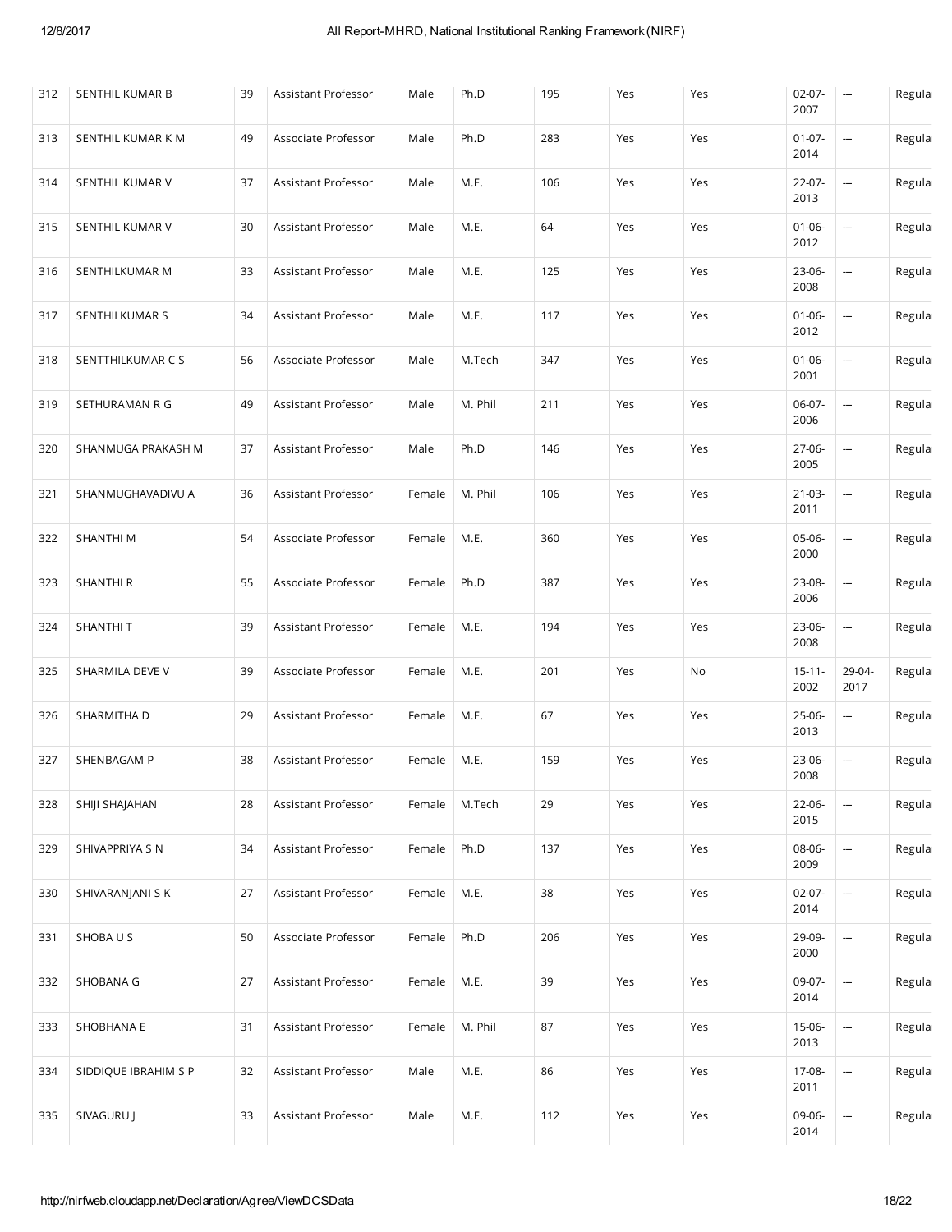| 336 | SIVAHARI R          | 39 | Assistant Professor | Male   | M. Phil    | 169 | Yes | Yes | 04-08-<br>2003      | $\hspace{0.05cm} \cdots$ | Regula |
|-----|---------------------|----|---------------------|--------|------------|-----|-----|-----|---------------------|--------------------------|--------|
| 337 | SIVAKUMAR G         | 45 | Associate Professor | Male   | <b>MCA</b> | 265 | Yes | No  | $06-02-$<br>2013    | 11-09-<br>2017           | Regula |
| 338 | SIVAKUMAR P         | 40 | Assistant Professor | Male   | M.Tech     | 176 | Yes | Yes | $04-12-$<br>2009    | --                       | Regula |
| 339 | SIVAKUMAR R         | 45 | Assistant Professor | Male   | Ph.D       | 260 | No  | Yes | $16 - 11 -$<br>2017 | $\overline{\phantom{a}}$ | Regula |
| 340 | SIVAKUMAR S         | 43 | Assistant Professor | Male   | M.E.       | 207 | Yes | Yes | $11-05-$<br>2016    | $\overline{\phantom{a}}$ | Regula |
| 341 | SIVAKUMAR S         | 35 | Assistant Professor | Male   | M.E.       | 139 | Yes | Yes | 22-06-<br>2009      | --                       | Regula |
| 342 | SIVAKUMAR S         | 47 | Associate Professor | Male   | M.E.       | 264 | Yes | Yes | 05-06-<br>2013      | $\overline{\phantom{a}}$ | Regula |
| 343 | SIVAN ARUL SELVAN K | 45 | Associate Professor | Male   | M.E.       | 220 | Yes | No  | $01 - 11 -$<br>2000 | $30-12-$<br>2016         | Regula |
| 344 | SIVANESAN M         | 27 | Assistant Professor | Male   | M.Tech     | 53  | Yes | No  | 09-06-<br>2014      | $31-03-$<br>2017         | Regula |
| 345 | SIVARAJASEKAR N     | 34 | Assistant Professor | Male   | Ph.D       | 125 | Yes | Yes | 09-06-<br>2016      | <b></b>                  | Regula |
| 346 | SIVASAKTHI S        | 42 | Assistant Professor | Female | M. Phil    | 221 | Yes | Yes | 08-07-<br>2005      | --                       | Regula |
| 347 | SOURABH MODI        | 29 | Assistant Professor | Male   | M.Tech     | 47  | Yes | Yes | $02 - 01 -$<br>2017 | --                       | Regula |
| 348 | SREEHARAN B N       | 39 | Assistant Professor | Male   | M.E.       | 217 | Yes | Yes | $01-06-$<br>2017    | --                       | Regula |
| 349 | SREEJANA S          | 33 | Assistant Professor | Female | Ph.D       | 123 | Yes | Yes | 15-06-<br>2013      | $\frac{1}{2}$            | Regula |
| 350 | SREELA B            | 30 | Assistant Professor | Female | Ph.D       | 62  | Yes | No  | 15-06-<br>2015      | $31-07-$<br>2017         | Regula |
| 351 | SRIKALA J           | 43 | Assistant Professor | Female | M. Phil    | 159 | Yes | Yes | $01 - 11 -$<br>2006 | $\overline{\phantom{a}}$ | Regula |
| 352 | SRINIVASAN J        | 56 | Professor           | Male   | Ph.D       | 394 | Yes | Yes | $01 - 12 -$<br>2008 | --                       | Regula |
| 353 | <b>SUBBIAH S</b>    | 33 | Assistant Professor | Male   | M.E.       | 52  | Yes | Yes | $24 - 11 -$<br>2014 | --                       | Regula |
| 354 | <b>SUDHAV</b>       | 35 | Assistant Professor | Female | M.E.       | 132 | Yes | Yes | 03-03-<br>2017      | --                       | Regula |
| 355 | SUGANDHI K          | 41 | Assistant Professor | Female | Ph.D       | 174 | Yes | Yes | 07-03-<br>2011      | $\overline{\phantom{a}}$ | Regula |
| 356 | SUGANTHI N          | 43 | Associate Professor | Female | Ph.D       | 222 | Yes | Yes | $01 - 12 -$<br>2000 | --                       | Regula |
| 357 | <b>SUGUNA M</b>     | 56 | Assistant Professor | Female | M.E.       | 176 | Yes | Yes | 23-07-<br>2014      | --                       | Regula |
| 358 | SUKANYA DEVI R      | 39 | Assistant Professor | Female | M.Tech     | 52  | Yes | Yes | 29-06-<br>2015      | --                       | Regula |
| 359 | SUKUMAR T R         | 49 | Associate Professor | Male   | M.E.       | 321 | Yes | Yes | 03-07-              | --                       | Regula |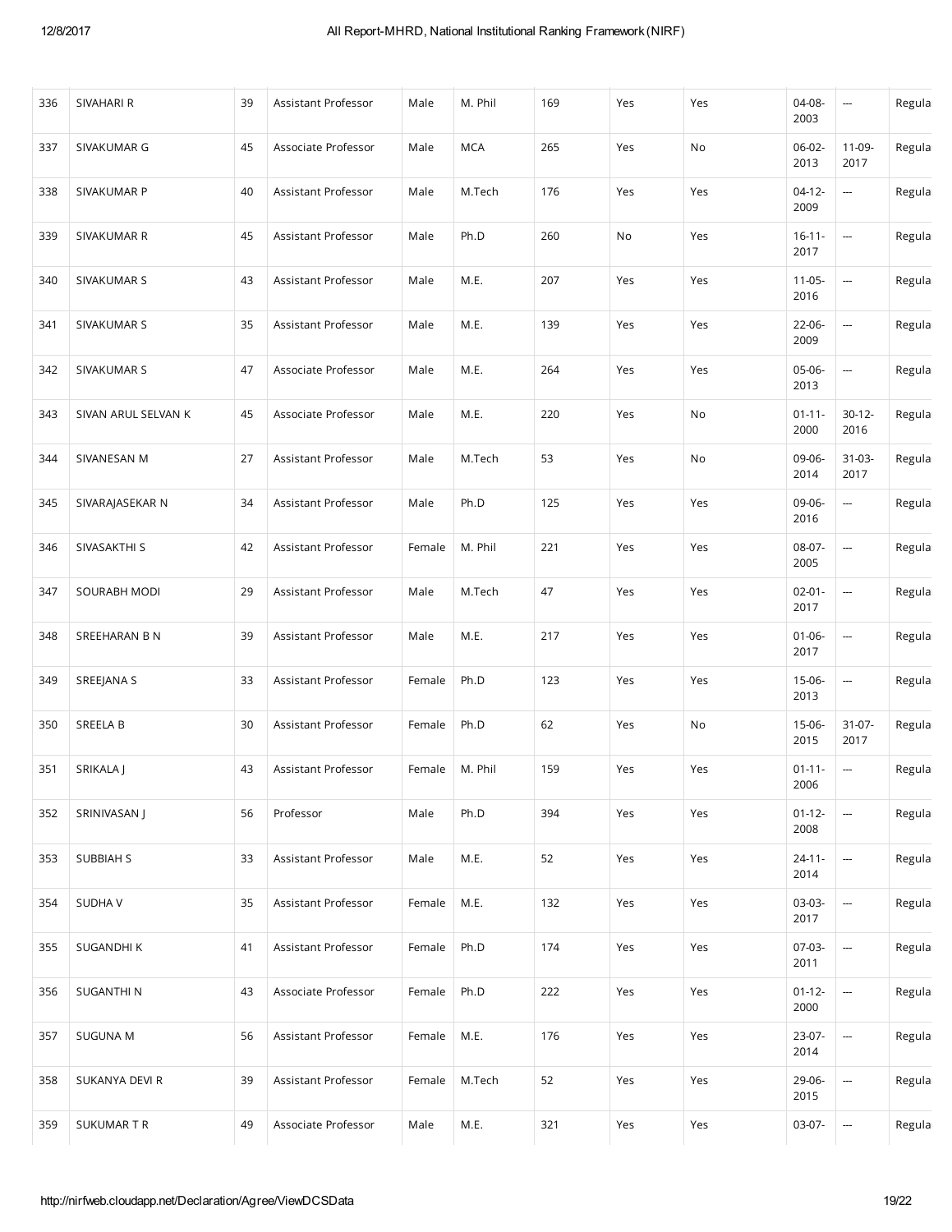|     |                                     |    |                     |        |         |     |     |     | 1995                |                          |        |
|-----|-------------------------------------|----|---------------------|--------|---------|-----|-----|-----|---------------------|--------------------------|--------|
| 360 | <b>SUMATHIIR</b>                    | 32 | Assistant Professor | Female | Ph.D    | 104 | Yes | Yes | 08-06-<br>2015      |                          | Regula |
| 361 | SUMATHI V P                         | 41 | Assistant Professor | Female | M.E.    | 185 | Yes | Yes | 23-06-<br>2008      | $\frac{1}{2}$            | Regula |
| 362 | SUNDARARAJ K                        | 53 | Professor           | Male   | Ph.D    | 268 | Yes | Yes | 05-06-<br>2017      | ---                      | Regula |
| 363 | SUNDARESAN S                        | 51 | Assistant Professor | Male   | M.Tech  | 255 | Yes | Yes | $03-07-$<br>2006    | --                       | Regula |
| 364 | SURESH A                            | 30 | Assistant Professor | Male   | M.Tech  | 75  | Yes | Yes | $15-06-$<br>2013    | ---                      | Regula |
| 365 | <b>SURESH KUMAR R</b>               | 34 | Assistant Professor | Male   | M.E.    | 122 | Yes | Yes | $20 - 06 -$<br>2011 | ---                      | Regula |
| 366 | SURESH S                            | 25 | Assistant Professor | Male   | M.E.    | 16  | Yes | Yes | 29-06-<br>2016      | ---                      | Regula |
| 367 | <b>SURESH T</b>                     | 33 | Assistant Professor | Male   | M.E.    | 115 | Yes | Yes | 28-06-<br>2010      | ---                      | Regula |
| 368 | SURESHKUMAR S                       | 41 | Assistant Professor | Male   | M. Phil | 193 | Yes | No  | $06-10-$<br>2006    | $01 - 08 -$<br>2017      | Regula |
| 369 | SURYAPRAKASH S                      | 28 | Assistant Professor | Male   | M.E.    | 39  | Yes | Yes | $13 - 06 -$<br>2016 | $\overline{\phantom{a}}$ | Regula |
| 370 | SWAMINATHAN J N                     | 30 | Assistant Professor | Male   | M.Tech  | 76  | Yes | No  | 22-06-<br>2015      | $16 - 12 -$<br>2016      | Regula |
| 371 | SYEDALI FATHIMA S J                 | 33 | Assistant Professor | Female | M.E.    | 112 | Yes | Yes | $10 - 06 -$<br>2014 | ---                      | Regula |
| 372 | TAMILELAKKIYA S                     | 29 | Assistant Professor | Female | M.E.    | 39  | Yes | Yes | 19-06-<br>2017      | ---                      | Regula |
| 373 | THAMBIDURAI A                       | 29 | Assistant Professor | Male   | M.Tech  | 73  | Yes | Yes | 04-02-<br>2013      | ---                      | Regula |
| 374 | THANGAMANI K                        | 58 | Professor           | Male   | Ph.D    | 398 | Yes | Yes | 08-06-<br>1998      | --                       | Regula |
| 375 | THANGESWARAN P                      | 36 | Assistant Professor | Male   | M.Tech  | 135 | Yes | Yes | 15-06-<br>2009      | ---                      | Regula |
| 376 | THENMOZHI G                         | 41 | Assistant Professor | Female | Ph.D    | 178 | Yes | Yes | 19-03-<br>2014      | <u></u>                  | Regula |
| 377 | THILAGAM S                          | 35 | Assistant Professor | Female | M.E.    | 142 | Yes | Yes | 28-06-<br>2010      | --                       | Regula |
| 378 | THILAGAVATHI K                      | 38 | Assistant Professor | Female | M.E.    | 188 | Yes | Yes | 02-06-<br>2004      | --                       | Regula |
| 379 | THILAGAVATHY K P                    | 33 | Assistant Professor | Female | M. Phil | 106 | Yes | Yes | 07-03-<br>2011      | $\overline{a}$           | Regula |
| 380 | THIRUMALAIMUTHU<br><b>KUMARAN M</b> | 37 | Assistant Professor | Male   | M.E.    | 135 | Yes | Yes | 29-06-<br>2015      | $\overline{a}$           | Regula |
| 381 | THIRUMOORTHI P                      | 46 | Professor           | Male   | Ph.D    | 284 | Yes | Yes | $27-10-$<br>2003    | --                       | Regula |
| 382 | THIRUMURUGAN A                      | 35 | Assistant Professor | Male   | Ph.D    | 120 | Yes | Yes | 18-07-<br>2013      | --                       | Regula |
|     |                                     |    |                     |        |         |     |     |     |                     |                          |        |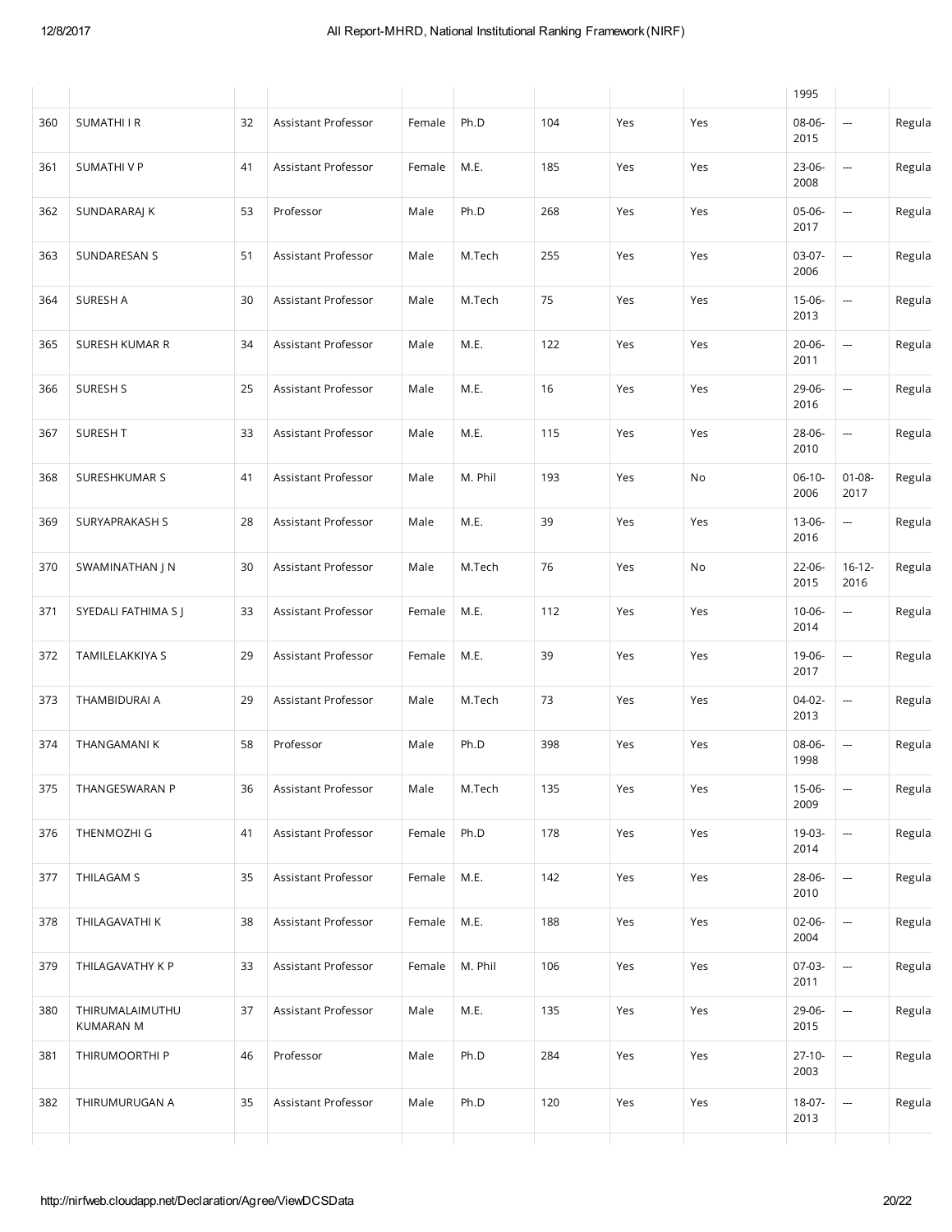| 383 | THIRUMURUGAVEERAKUMAR<br>S | 39 | Assistant Professor | Male   | M.E.    | 159 | Yes | Yes | $11-06-$<br>2007    | $\hspace{0.05cm} \cdots$ | Regula |
|-----|----------------------------|----|---------------------|--------|---------|-----|-----|-----|---------------------|--------------------------|--------|
| 384 | THIRUVAAZHI U              | 44 | Assistant Professor | Male   | M.E.    | 204 | Yes | Yes | $01 - 08 -$<br>2016 | $\overline{\phantom{a}}$ | Regula |
| 385 | TIMOTHY DHAYAKAR PAUL      | 29 | Assistant Professor | Male   | M.E.    | 64  | Yes | Yes | $01 - 11 -$<br>2016 | ---                      | Regula |
| 386 | TISSAA TONY C              | 37 | Assistant Professor | Female | Ph.D    | 117 | Yes | Yes | 23-06-<br>2008      | $\overline{\phantom{a}}$ | Regula |
| 387 | <b>UDHAYA K</b>            | 25 | Assistant Professor | Female | M.E.    | 22  | Yes | No  | $04-12-$<br>2015    | $03-12-$<br>2016         | Regula |
| 388 | UDHAYA SHANKAR C           | 37 | Associate Professor | Male   | Ph.D    | 190 | Yes | Yes | $18 - 11 -$<br>2002 | $\overline{\phantom{a}}$ | Regula |
| 389 | <b>ULAGANATHAN K</b>       | 49 | Assistant Professor | Male   | M.E.    | 292 | Yes | Yes | 29-06-<br>2011      |                          | Regula |
| 390 | UMA MAHESWARI S            | 28 | Assistant Professor | Female | M.E.    | 60  | Yes | Yes | 24-09-<br>2012      | ---                      | Regula |
| 391 | UMA MAHESWARI V            | 30 | Assistant Professor | Female | M.E.    | 77  | Yes | Yes | $01 - 06 -$<br>2011 | ---                      | Regula |
| 392 | UMAMAHESWARI S             | 43 | Associate Professor | Female | Ph.D    | 226 | Yes | Yes | 27-07-<br>2005      | ---                      | Regula |
| 393 | UMESH M V                  | 51 | Associate Professor | Male   | M.Tech  | 294 | Yes | Yes | $01 - 08 -$<br>2016 |                          | Regula |
| 394 | <b>VANITHA V</b>           | 44 | Professor           | Female | Ph.D    | 274 | Yes | Yes | 02-06-<br>1997      | $\overline{\phantom{a}}$ | Regula |
| 395 | VARADARAJU R               | 56 | Assistant Professor | Male   | M.Tech  | 409 | Yes | Yes | 23-02-<br>2011      | ---                      | Regula |
| 396 | VASANTHARAJ C              | 56 | Professor           | Male   | M.Tech  | 397 | Yes | Yes | 27-08-<br>2012      | ---                      | Regula |
| 397 | VASUKI A                   | 49 | Professor           | Female | Ph.D    | 310 | Yes | Yes | 08-06-<br>1992      |                          | Regula |
| 398 | VEENA ABIRAMI B            | 39 | Assistant Professor | Female | M.E.    | 196 | No  | No  | $11-06-$<br>2007    | $20 - 06 -$<br>2016      | Regula |
| 399 | VEERA BHUVANESHWARI V      | 32 | Assistant Professor | Female | M.Tech  | 60  | Yes | Yes | $11-07-$<br>2016    | --                       | Regula |
| 400 | VELMURUGAN C               | 38 | Professor           | Male   | Ph.D    | 182 | Yes | Yes | 03-06-<br>2002      | ---                      | Regula |
| 401 | <b>VENKATESAN R</b>        | 46 | Professor           | Male   | Ph.D    | 282 | Yes | Yes | 13-06-<br>2016      |                          | Regula |
| 402 | <b>VIDYAVATHI R</b>        | 32 | Assistant Professor | Female | M. Phil | 121 | Yes | No  | 08-08-<br>2007      | 29-04-<br>2017           | Regula |
| 403 | VIGNESH DHANABALAN         | 28 | Assistant Professor | Male   | M.Tech  | 38  | Yes | No  | 22-06-<br>2015      | $11 - 11 -$<br>2016      | Regula |
| 404 | VIJAY ANAND K              | 34 | Assistant Professor | Male   | M.E.    | 95  | Yes | Yes | $24 - 11 -$<br>2014 | ---                      | Regula |
| 405 | VIJAY PRAKASH J            | 45 | Associate Professor | Male   | Ph.D    | 253 | Yes | Yes | $12 - 05 -$<br>2014 | ---                      | Regula |
| 406 | VIJAYANANDH R              | 27 | Assistant Professor | Male   | M.E.    | 50  | Yes | Yes | 22-07-              | --                       | Regula |